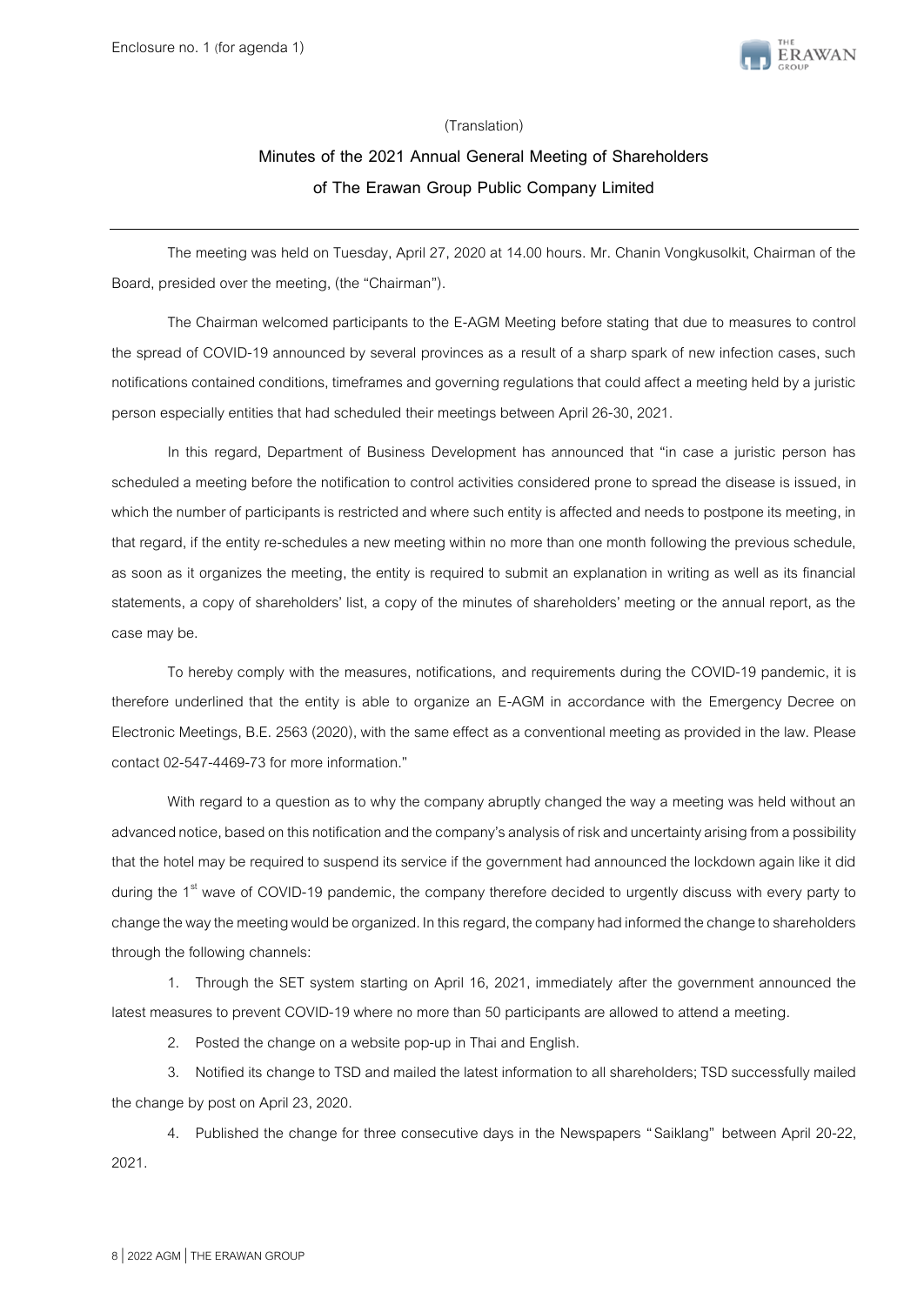

The Chairman introduced directors and the management as follows.

6 directors of the Company attending the meeting at the meeting studio.

| 1. Mr. Chanin Vongkusolkit     | Chairman of the Board                                |
|--------------------------------|------------------------------------------------------|
| 2. Dr. Kulpatra Sirodom        | Independent Director and Chairman of Audit Committee |
| 3. Mr. Supol Wattanavekin      | Director                                             |
| 4. Mrs. Panida Thepkanjana     | Director                                             |
| 5. Mr. Kasama Punyagupta       | Director                                             |
| 6. Miss Kanokwan Thongsiwarugs | Company Secretary to record the Minutes of Meeting   |

5 directors of the Company attending the meeting via electronicchannel.

| 7. | Mr. Ekasith Jotikasthira                 | Independent Director and Member of Audit Committee |
|----|------------------------------------------|----------------------------------------------------|
|    | 8. Assoc. Prof. Dr. Somprawin Manprasert | Independent Director and Member of Audit Committee |
|    | 9. Mr. Banyong Pongpanich                | Independent Director                               |
|    | 10. Mrs. Arada Vongkusolkit              | <b>Director</b>                                    |
|    | 11. Mr. Gavin Vongkusolkit               | Director                                           |
|    | 12. Mr. Petch Krainukul                  | Director and President                             |

All of the Company's Board of Directors attended the meeting.

Chairman requested Ms. Kanokwan Thongsiwarugs, the Company Secretary, informed to the meeting, the details of the shareholders attending the meeting by themselves and/or appointing proxy to attend the meeting via electronic media are as follows.

| Attended               | Shareholders | Number of Shares |
|------------------------|--------------|------------------|
| Shareholders attending | 50           | 101,027,768      |
| Proxies Attended       | 541          | 1,757,797,711    |
| Total attended         | 591          | 1,858,819,479    |

Since the shareholders who represented 73.835 percent of the company's total shares (2,517,533,185 shares) issued and distributed, the quorum was thus formed in accordance with the laws and the Articles of Association of the Company, which stipulated that at an AGM, at least twenty-five shareholders or proxies (if any), or at least half of all shareholders who shall represent at least one-third of shares distributed, were required to form a quorum.

After shareholders were informed the above information, the Chairman announced the meeting open. The Chairman asked the Company Secretary to inform important information related to the meeting to shareholders as follows.

Management Executives attending the meeting via electronic channel.

| Miss Woramon Inkatanuvat | <b>Executive Vice President and Chief Financial Officer</b> |
|--------------------------|-------------------------------------------------------------|
|                          |                                                             |

Auditors and Representatives attending the meeting via electronic channel.

| 1. | Miss Vilaivan Pholprasert  | KPMG Phoomchai Audit Ltd. |
|----|----------------------------|---------------------------|
|    | 2. Miss Chanarat Chanwa    | KPMG Phoomchai Audit Ltd. |
|    | 3. Miss Poontarik Doungnin | KPMG Phoomchai Audit Ltd. |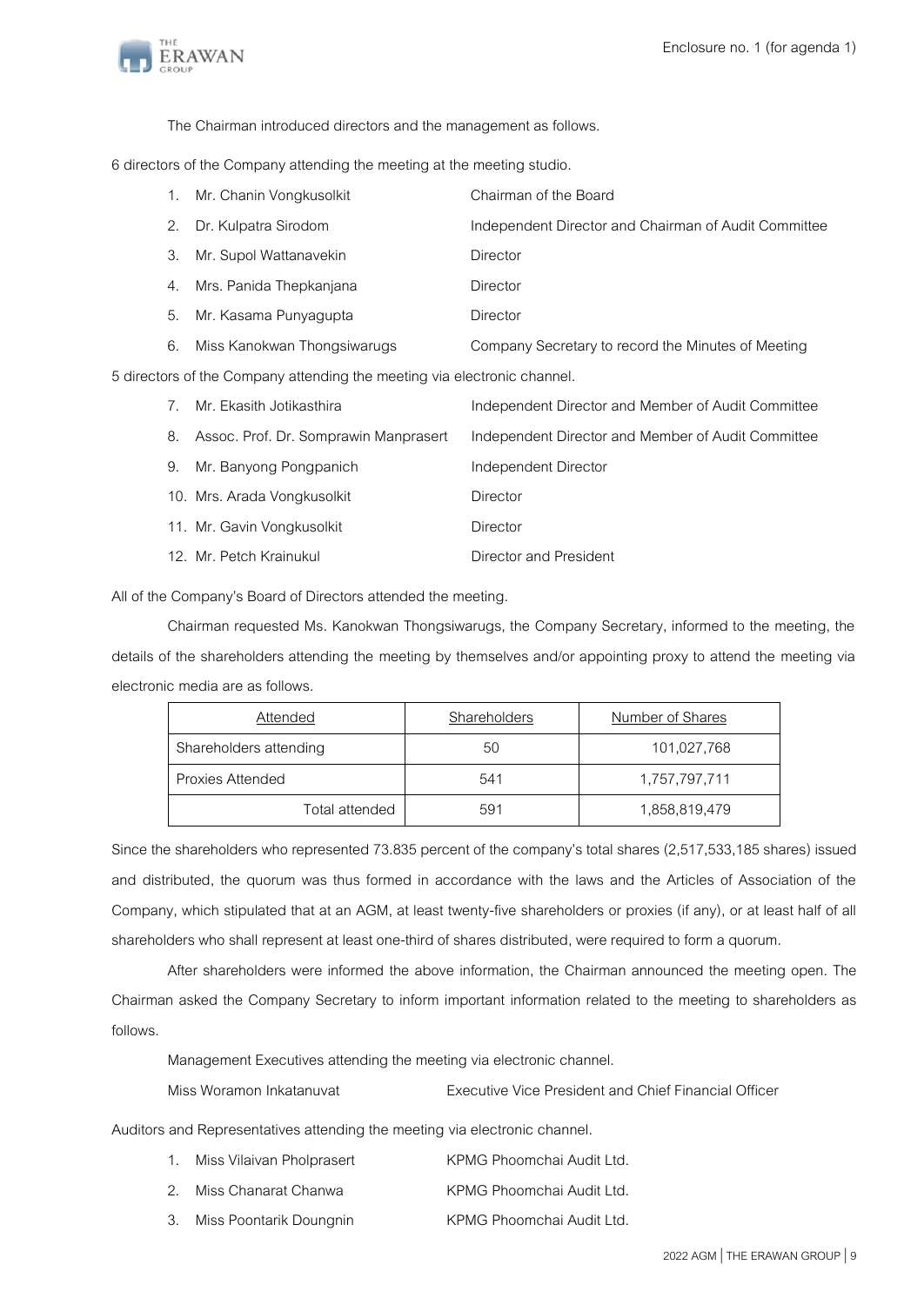4. Miss Patcharaporn Pootranon The Capital Law Office Limited

5. Mr. Bovonratt Phaengsrisara Thai Investors Association

The Company Secretary informed the Meeting as follows:

• Chairman of the Board would chair the meeting and would allow shareholders to ask questions before the adoption of resolution in each and every agenda. The meeting would be precise and should end within two hours.

• Shareholders or proxy holders may login to the system using a username and a password sent by the company to attend the meeting via the link already sent by the company through the following channels: Google Chrome, Microsoft Edge, iOS or Android. Shareholders who login to the meeting through more than one channels would be denied access by the system and would not be able to further attend the meeting.

• The company requested meeting attendants to type questions through a chat box by clicking "Ask Question" before typing a question and clicking "Enter" to submit the question. No question would be verbally asked through the system.

• Meeting attendants may adopt a resolution by going to "Vote." The system would show a resolution to be adopted in each respective agenda. Shareholders may vote until the agenda was closed for voting. Once the voting was closed, no resolution shall be changed. Shareholders who login after the meeting would not be allowed to vote in retrospect in agendas of which the resolution had been adopted. Shareholders wishing to leave the meeting may click logout.

• One share shall be entitled to one vote. Votes of directors or executives who were also shareholder(s) with special interest in any agenda would not be counted and would be considered abstained in a respective agenda.

• The company allowed shareholders to propose a meeting agenda for the 2021 AGM in advance up to February 15, 2021. This year, no shareholder proposed a meeting agenda in advance.

On the Record Date, March 9, 2021, the Company recorded a total of 12,286 shareholders (Thai Nationality: 12,232 shareholders and Foreign Nationality: 54 shareholders) with a total number of 2,517,533,185 shares and at the present the quorum was thus formed in accordance with the laws and the Articles of Association of the Company.

The Chairman subsequently informed the Meeting the following 14 agendas before commencing the meeting:

#### **Agenda 1: To acknowledge the 2020 AGM minutes.**

The Chairman informed the meeting that the Minutes of the 2020 AGM held on Wednesday, July 29, 2020 had been prepared by the Company Secretary and published on the Company's website: [www.theerawan.com](http://www.theerawan.com/) on Thursday, August 13, 2020, within 14 days of the meeting and no opposition for such minutes.

The Board of Directors, who considered and concluded that the minutes was correctly recorded and reflected the resolutions of the Shareholders' meeting, proposed that the Shareholders' meeting acknowledge the Minutes of the 2020 AGM. The copy of minutes as per Enclosure No.1 of the Invitation to the 2021 AGM.

The Chairman invited shareholders to ask questions and voiced their additional observations. As no question was asked, the Chairman requested the Meeting to acknowledge the 2020 AGM minutes.

**Resolution:** The Meeting resolved to acknowledge the 2020 AGM minutes held on Wednesday, July 29, 2020.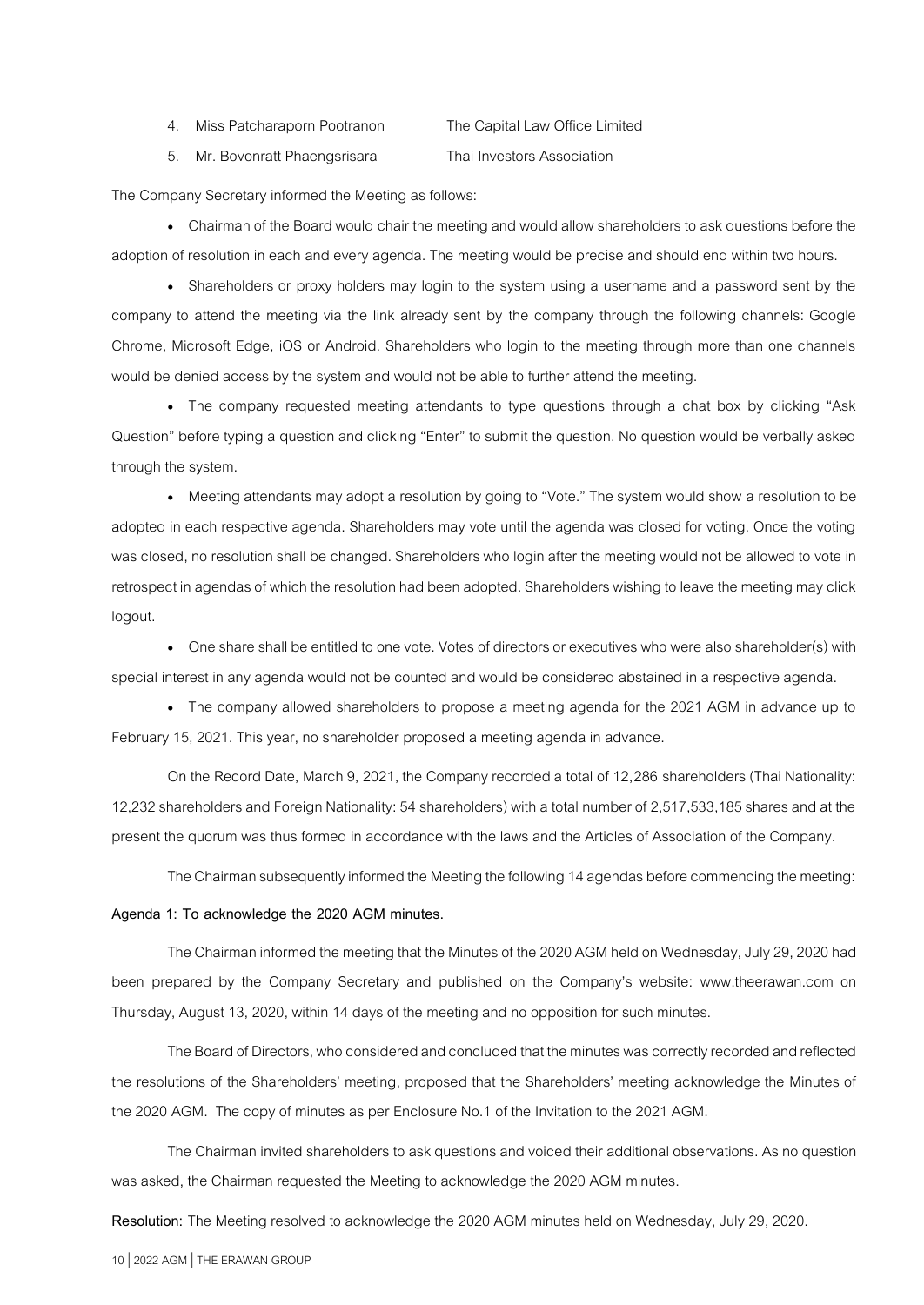

#### **Agenda 2: To acknowledge the Company's operating results for the year 2020.**

The Chairman informed the Meeting that the Company prepared the financial and non-financial operating result report for the year ended December 31, 2020 which was showed the Company's performance in 2020. The Board of Directors, who has considered the report and concluded that it was accurate and adequate, proposed that the Shareholders' Meeting acknowledge the results of Company's operating in 2020 and adopt "the Report of the Board's Responsibility in the Financial Statements" for the year ended December 31, 2020. The detail is as shown in 2020 Annual Report under the following sections: "Financial Information and Corporate Information" and "Management Discussion and Analysis (MD&A)".

The Chairman asked Mr. Petch Krainukul, Director and President, to inform the Meeting in three parts as follows.

#### **1. COVID-19 situation and the company's risk management**

In 2020, the number of international travelers plunged 74%. Compared to other regions, Thailand and Asia seemed to suffer a more dramatic fall due to the intensity of our control measures compared to those in Europe and the US. In Thailand, the number of visitors tumbled 83%, totaling 6.7 million persons, following travel ban restriction effective since March 2020. Domestic travel was down 48% as Thais still continue travelling when no travel restriction measure was imposed as well as the government's policy to promote domestic travel through, for example, "We Travel Together" scheme.

Our risk management strategy under the COVID-19 situation were divided in three stages. The first stage was to resolve and mitigate impacts. In this regard, our hotel operations were temporarily suspended. The company continued to control expenditures and oversee cashflow while taking care of the wellbeing of all parties involved. The second stage aimed to recover. Safety and cleanliness in every hotel were enhanced in preparation for the re-opening. Then, all hotels re-opened and business strategies were adjusted to seek ways to generate incomes. The third stage aimed to drive a long-term value where staff's capacity building was focused on a multitude of skills to enhance efficiency. Simultaneously, new services and products were innovated to respond to customers' needs to our best.

The control of expenditures and the cashflow management was broken down into three main parts as follows.

1. Operating expenses: Remunerations of directors, the management and associates both at headquarters and hotels were reduced. The company restructured its manpower to suit a changing business landscape. Negotiations were made to defer payments of, for example, land rents, with all stakeholders. Through the measures, operating expenses fell 45% YoY.

2. Capital expenditures: Investment plan were prioritized on the "necessity" basis while take into consideration of business trends and construction periods of each project. In 2020, five projects were under the investment plan where three of which were in Thailand and the remaining two were in the Philippines, most of which were HOP INN projects. The 2020 capital expenditures totaled Baht 629 million, which was down 55% from the previous plan.

3. Cashflow management: The company negotiated to defer principal repayment and reduce interest due for payment in 2020 with all banks while underlining the importance of its cashflow management. As of end of year, cash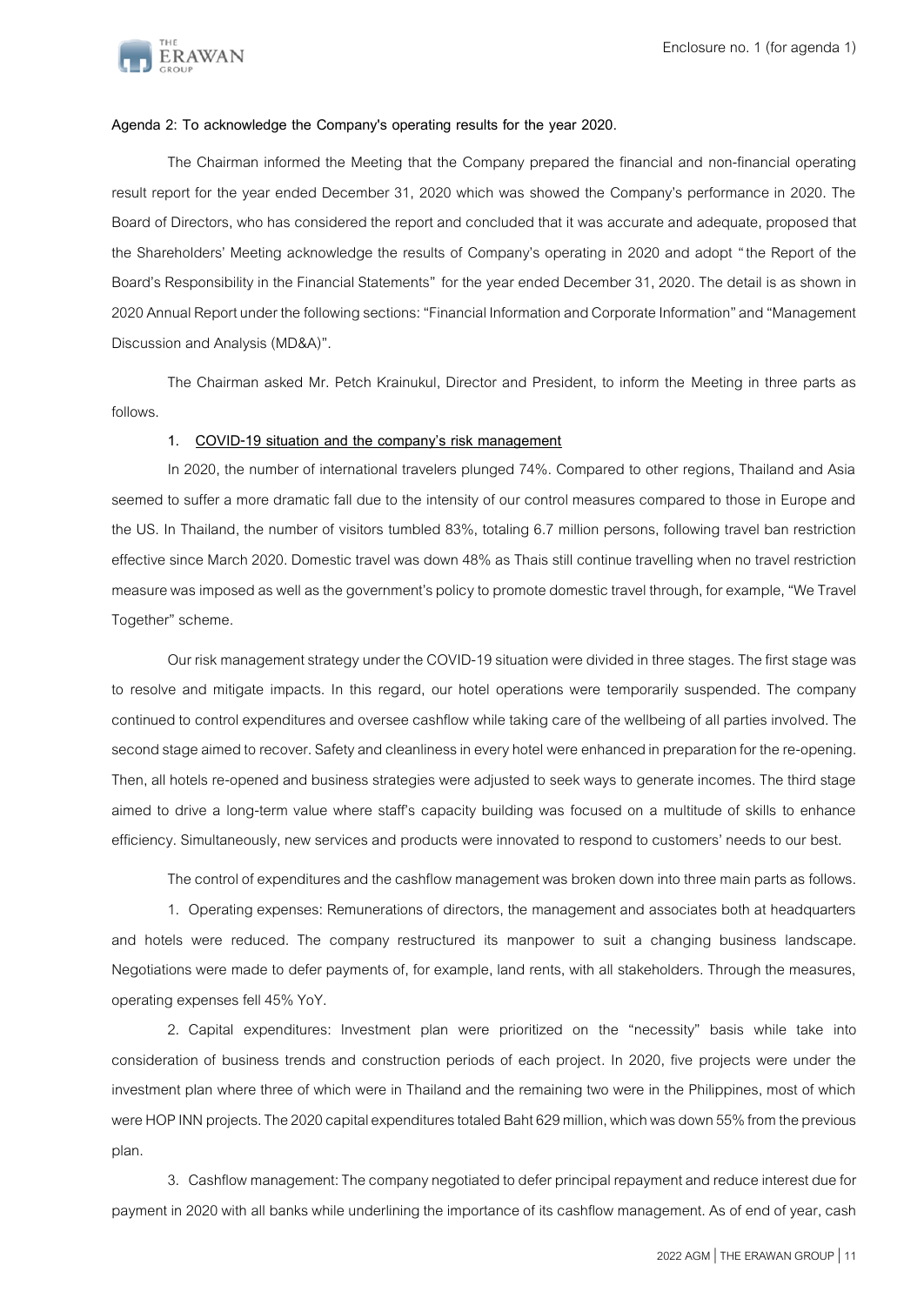in hand totaled Baht 1,623 million with a total of Baht 5,231 million undrawn credit facilities including additional loans already approved. In addition, the company received the waiver letters to revoke the restriction of maintenance of certain financial ratios for the year 2020 from all financial institutions.

The company has taken care of the wellbeing of all stakeholders under the COVID-19 situation regardless of their status as client or staff. We enhanced safety and sanitation standards at all workplaces and hotels. For suppliers, we ensured suppliers and customers in our supply chain to have the least impact. The company also donated necessities to neighboring communities. Finally, we communicated and kept shareholders updated of our mitigation measures, how we handled the situation as well as business trends on a quarterly basis.

#### **2. The 2020 operation results**

The 2020 operation results were affected by the COVID-19 outbreak. The occupancy rate of all hotels in our group started to decrease since fell from February 2020. We closed all hotel in Apriland gradually opening their doors again in May. The first group of hotels to open was HOP INN since Thai customers continued to travel and the opening was well received. In June, hotels in Pattaya and Hua Hin, which were conveniently reached by customers, were reopened. All hotels were in full operation by August 2020. The occupancy rate started to climb up until November 2020 when it reached 45%. However, due to the second wave of COVID-19 outbreak in December 2020, the occupancy rate started to fell. HOP INN Hotel in Thailand recorded the best operation result within the hotel segment, as it was the last to be affected by the pandemic and the first to be recovered.

Total revenues in 2020 were Baht 2,348 million, which was down 64% YoY. Loss before interest, tax and depreciation was Baht 159 million. Net loss stood at Baht 1,715 million. In the Statement of Financial position, the effect of TFRS-16: Lease agreements under Notes to Financial Statements No. 3 and 14, resulting in an increase of total assets and liabilities due to this new accounting standard. As a result, as of end of 2020, total assets were Baht 21,215 million, total liabilities were Baht 17,286 million, and total shareholders' equity was Baht 3,929 million, which was down from 2019's Baht 5,941 million due to the decline of operation results. As a result of increase of liabilities and the decrease of shareholders' equity, the D/E ratio was 3.2. This ratio was higher than our obligation on financial covenant with our creditors, but we already received the waiver letters to revoke the restriction of maintenance of certain financial ratios for the year 2020 from all financial institutions.

Regarding the Consolidated Statement of Cashflow, in 2020, cashflow from operating activities was in negative of Baht 536 million, due mainly to net loss occurred during the year. However, with our focus on cashflow and liquidity management and the monitoring of situation where investment plan was downsized, and debt repayment was deferred by financial institutions and additional loans were extended to reserve the company's liquidity. As of end of 2020, total cash recorded at Baht 1,623 million and together with undrawn credit facilities totaling Baht 5,231 million to support the company's financial liquidity.

In response to our corporate governance practices, which underlined the importance of ethical operation, we were honored to receive the following awards during the past year:

- "Very Good" award for Corporate Governance Report we have received this award annually since 2008.
- "Excellent" organization of the AGM 2020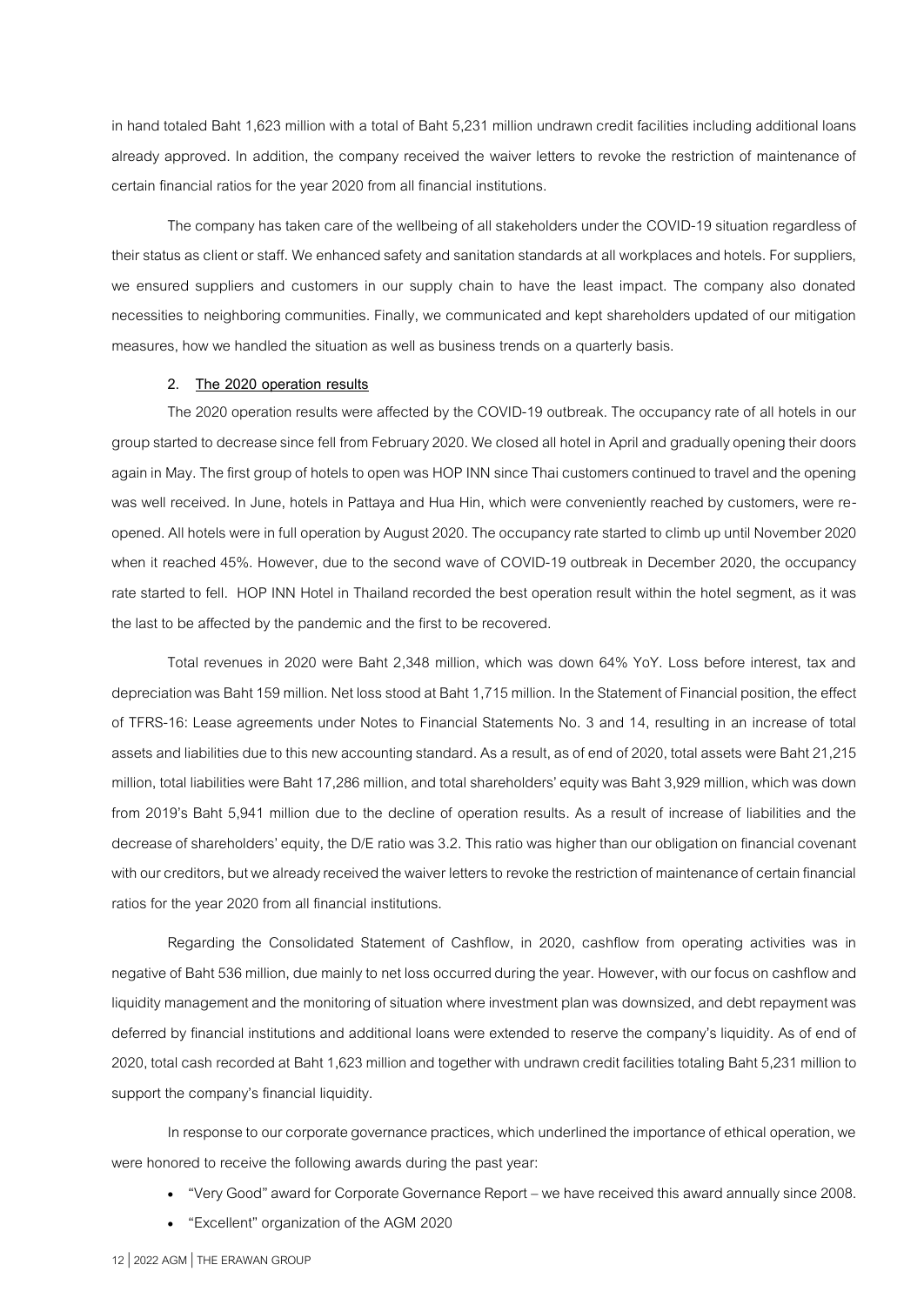

• Thailand Top Corporate Brand under the tourism and recreation sector. The award was given by Faculty of Commerce and Accountancy, Chulalongkorn University, in collaboration with the Stock Exchange of Thailand (SET).

• Certified membership of the Thailand Private Sector Collective Action Against Corruption (CAC) on June 30, 2020.

## **3. Long-term strategic plan**

We continued to enhance our growth strategy between 2005-2020. In the beginning, we had only two luxury hotels in Bangkok. The first-stage expansion therefore was to expand hotel operation in every segment and at key tourist destination in Thailand. The second stage was to develop the HOP INN brand and to also innovate the Combo Hotel model in Thailand. The third stage highlighted the expansion of HOP INN in Thailand and in the Philippines, which was well received.

With our investment plan, the company have a better risk diversification. In the past, most revenues and EBITDA contributed from luxury hotels. However, in 2019, the contribution of revenues from HOP INN accounted for 12% while its EBITDA accounted for 16%. This was because HOP INN's EBITDA margin was higher than other hotel segments. Meanwhile, EBITDA contribution from luxury hotels fell to 37%. HOP INN therefore represents a strong segment brand in the hotel segment, as its clients are Thais who travel domestically. The hotel is the best performer by being the last to be affected but the first to recover. To minimize our future risk, the company plans to develop HOP INN hotels where the goal is to increase HOP INN's EBITDA contribution to more than 40%.

The expansion and growth strategy between 2021-2025 therefore aims to cultivate sustainable growth and secured returns to all stakeholders through the expansion of HOP INN budget hotels in Thailand, the Philippines and across Asia Pacific region. This can be done by developing new hotels or acquiring existing hotels, which during the crisis should be offered at an attractive price compared to normal situations. The company plans to have 100 HOP INN hotels in Thailand and 15 in the Philippines by 2025. At present, 46 HOP INN hotels are operating in Thailand with seven locations are under development. There are five HOP INNs hotels currently operating in the Philippines while another five are being developed. Currently, 12 projects totaling 1,575 rooms are being developed with an investment budget of Baht 1,500 -1,800 million. Seven hotels are in Thailand totaling 648 rooms and five are in the Philippines, boasting around 937 rooms. As soon as we are ready and the situation is improving, we will gradually start our investment.

The company plans to increase capital by Baht 3,093 million. Of this, Baht 2,014 million will be the rights offering to existing shareholders while another Baht 1,079 million will be raised through the issuance of warrants. The goal is to strengthen the company's financial position, enable us to be financially resilient, utilize such proceeds as working capital and for debt repayment. and expand our investment capacity at an appropriate financial ratio.

Within 2025, our strategy is to diversify risk by increasing HOP INN's revenue contribution, as HOP INN focuses on local visitors and therefore will lessen our dependency on foreign visitors. The company aims to increase HOP INN's EBITDA contribution to more than 40%. This will help the Company to have more stable stream of revenue and profit as well as to reduce the Company's overall risks. Simultaneously, for luxury hotels to economy hotels segment of which their EBITDA accounts for 60%, the company aims to strengthen this segment to accommodate the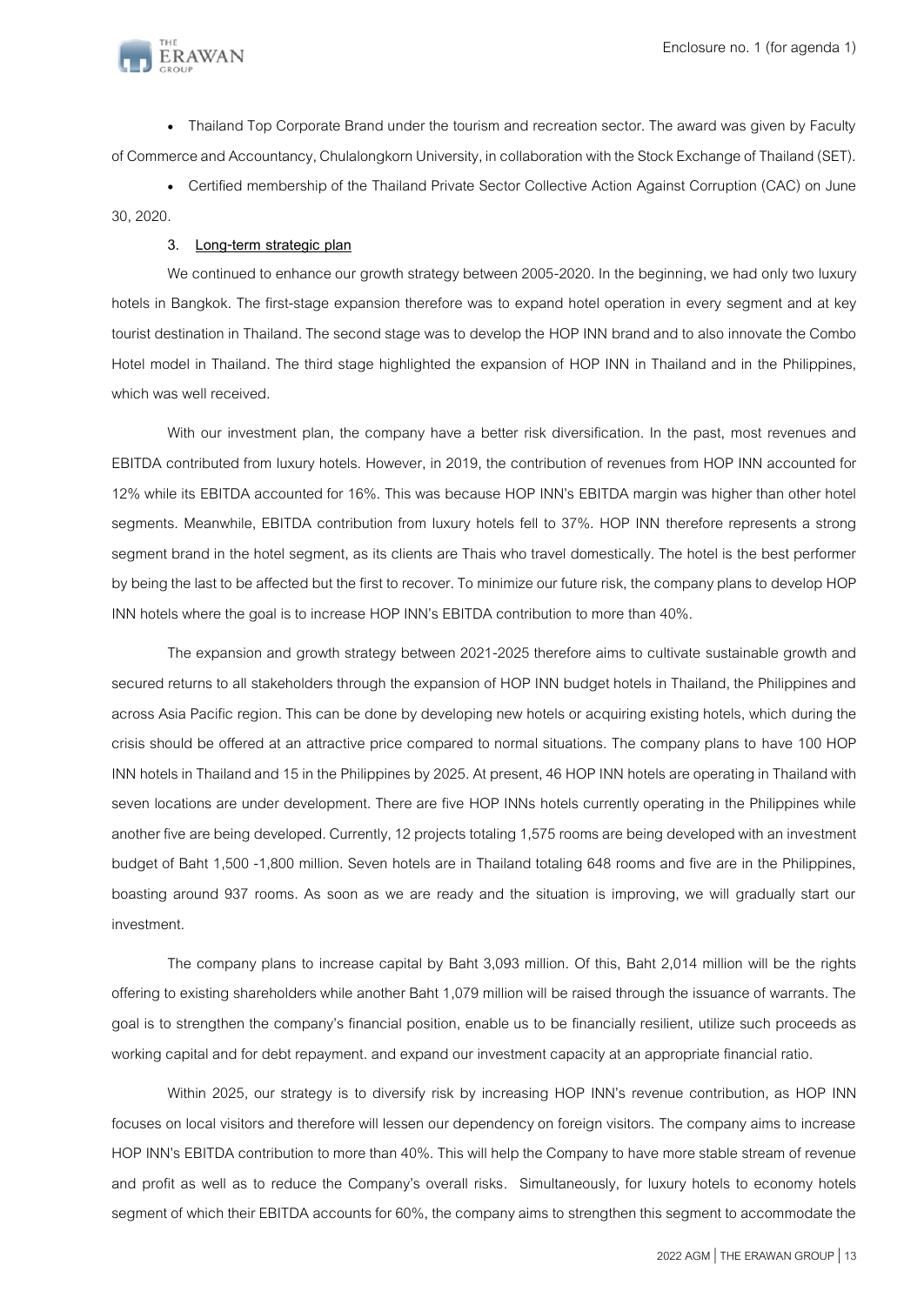growth of Thai tourism as a world-class destination. We prepared to enhance our competitiveness through the development of services and the revitalization of our assets to keep responding to customer's needs.

The Chairman opened the Meeting for questions and additional comments, to which shareholders asked the following:

#### Question & Answer

- Question 1: What would be the occupancy rate for hotels in each segment to break even? What was the EBITDA margin of HOP INN in the Philippines compared to HOP INN Thailand?
- CFO: In a normal situation, an EBITDA break-even of luxuryhotels down to economyhotels would be 30- 40% while HOP INN would be 20%. Profitability of HOP INN in the Philippines and Thailand were quite similar. (HOP INN's EBITDA margin was around 50-55%) which is higher than other segments as HOP INN's revenues mainly consisted of room revenues, of which margin was 80-85% compared to hotels in other groups that usually generated revenues from food & beverages and therefore commanded a lower EBITDA margin.
- Question 2: This was a question submitted in advance: what was the company's priority concerning its anticorruption policy; how was this changed from the previous year?
- The Chairman: The company had given a priority to and had also released an anti-corruption policy, which was announced to staff and stakeholders. The stages of this development were as follows.
	- 2013: Becoming a certified member of the Thailand Private Sector Collective Action Against Corruption (CAC)
	- 2014: A Level 4 certified member of the CAC as the company with anti-corruption best practices under the sustainable development evaluation program.
	- 2019: Announcing intention to be part of the CAC and having been certified as the company with anti-corruption process since June 30, 2020. The certification period was three years. Due to the COVID-19 pandemic during the past year, CAC announced a list of certified companies on its website rather than at an event.

The Chairman opened the floor for the Meeting to discuss and express opinions. As no question was asked, the Chairman requested the Meeting to acknowledge the Company's 2020 operating results.

**Resolution:** After due consideration, the Meeting resolved to acknowledge the performance of the Company's operating results and adopt the Board of Directors' report on the performance of the Company for the year 2020.

# **Agenda 3: To consider and approve the Audited Financial Statements for the year ended December 31, 2020 including the auditor's report.**

The Chairman informed the Meeting that the Financial Statements for the year ended December 31, 2020, which was audited and certified by the auditor of the Company, reviewed by the Audit Committee, and endorsed by the Board of Directors, has presented correctly in accordance with Thai Financial Reporting Standards. The Board propose that the Shareholders' Meeting approve the Financial Statements for the year ended December 31, 2020. The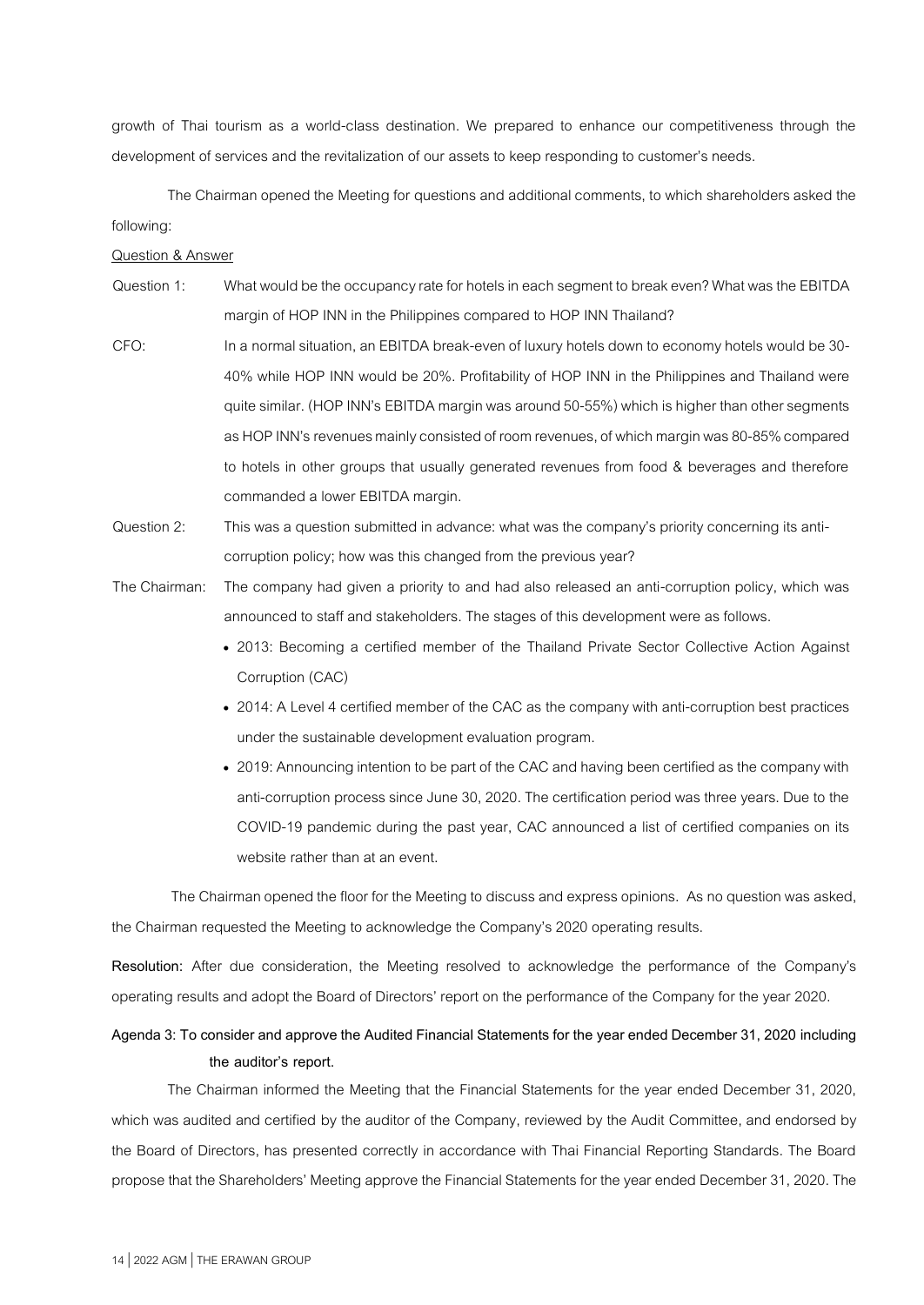(Unit: million THB)



details are as shown in 2020 annual report under the following sections: "Independent Auditor's Report", "Report of the Audit Committee to Shareholder" and "Report of the Board's Responsibility in the Financial Statements".

The Chairman asked Miss Woramon Inkatanuvat, Executive Vice President and Chief Financial Officer to inform the summary of the Company's financial status and performance are as follows:

| <b>Items</b>                                            | <b>Company Only</b> | Consolidated |
|---------------------------------------------------------|---------------------|--------------|
| <b>Total Assets</b>                                     | 17,235.9            | 21,214.7     |
| <b>Total Liabilities</b>                                | 11,659.4            | 17,286.2     |
| <b>Total Shareholders' Equity</b>                       | 5,576.5             | 3,928.5      |
| <b>Total Revenues</b>                                   | 1,131.1             | 2,348.5      |
| Net Profit & (Loss)                                     | (1,352.8)           | (1,778.6)    |
| Net Profit & (Loss) (Attributable to owners of company) | (1,352.8)           | (1,715.3)    |
| Earnings (Loss) per share (THB)                         | (0.5373)            | (0.6813)     |

The Chairman invited shareholders to ask questions and voiced their additional observations. As no question was asked, the Chairman requested the Meeting to approve the Company's Audited Statements of Financial Position, Statement of Comprehensive Income and Consolidated Financial Statements for the year ended December 31, 2020 including the auditors' report which was reviewed by the Audit Committee.

**Resolution:** After due consideration, the Meeting resolved to approve the Company's Audited Statements of Financial Position, Statements of Comprehensive Income and Consolidated Financial Statements for the year ended December 31, 2020 including the auditors' report. The resolution was passed by a majority of votes of the shareholders and proxy holders who attended the meeting and cast their votes. The details are as follows.

| Resolution    | <b>Total Votes</b>                  | Percent of the total votes of shareholders    |
|---------------|-------------------------------------|-----------------------------------------------|
|               | $(1 \text{Share} = 1 \text{ vote})$ | attending the meeting and casting their votes |
| Approved      | 1,858,818,479                       | 100.0000%                                     |
| Objected      | $-()$ -                             | $0.0000\%$                                    |
| Abstained     | -0-                                 | $0.0000\%$                                    |
| Voided Ballot | -0-                                 | $0.0000\%$                                    |

#### **Agenda 4: To consider and approve the omission of dividend payment for the fiscal year 2020.**

The Chairman informed the Meeting that since the consolidated financial statement for year 2020 indicated the net loss THB 1,715.26 Million, the Board of Directors therefore proposed to this Shareholders' Meeting to consider the omission of dividend payment for the fiscal year 2020.

However, the dividend payment for year 2019 was at THB 0.07 per share that was in line with the Company's payment policy to distribute dividend in the rate of 40 percent of net profit on Consolidated Financial Statement after deductions of all categories of reserves as specified by law and the Company. The amount of the dividend (if any) would also be subject to the Company's cash flow and investment requirement.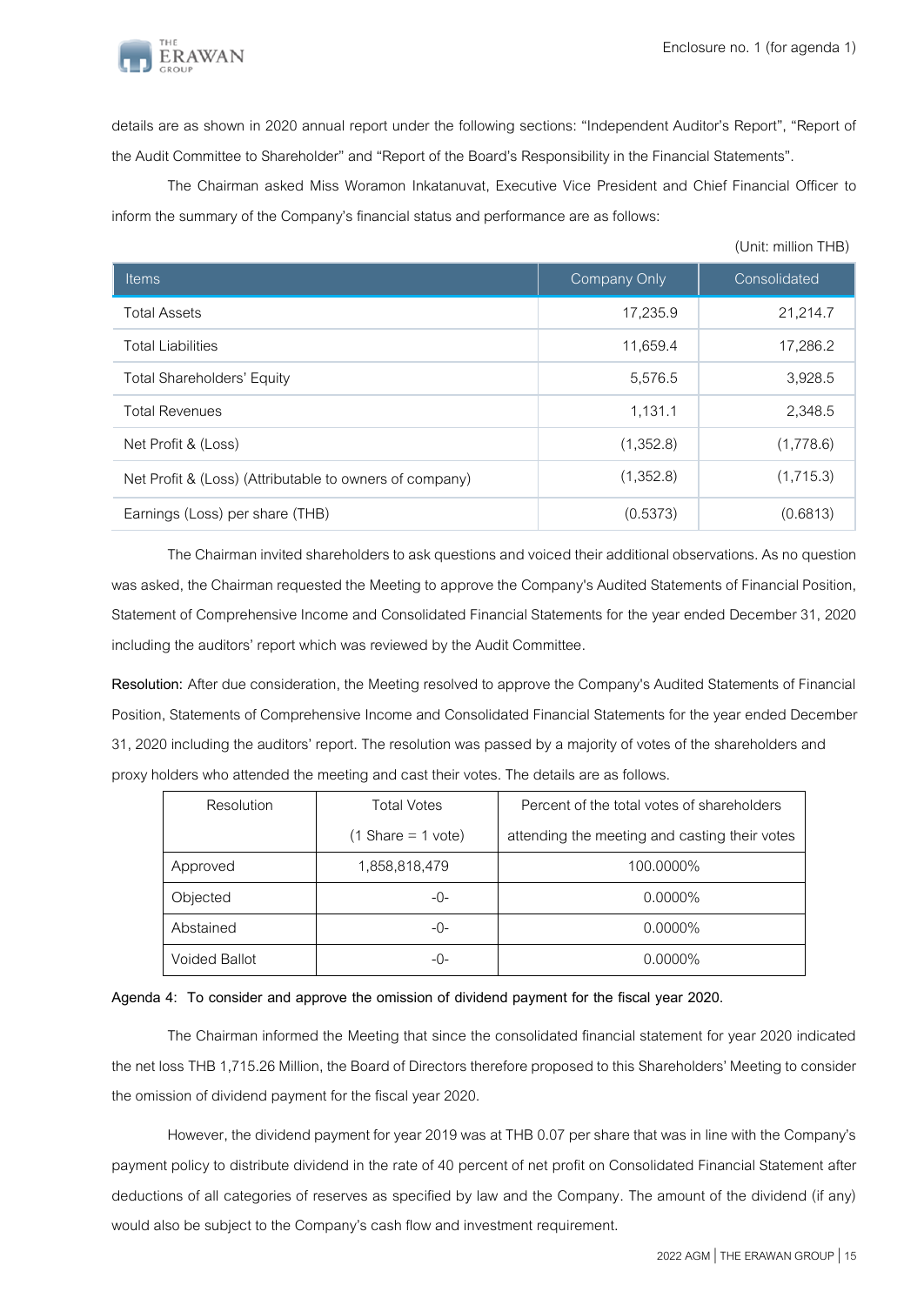The Chairman invited shareholders to ask questions and voiced their additional observations. As no question was asked, the Chairman requested the Meeting to approve the omission of dividend payment for the fiscal year 2020. **Resolution:** After due consideration, the Meeting resolved to approve the omission of dividend payment for the fiscal year 2020.The resolution was passed by a majority of votes of the shareholders and proxy holders who attended the meeting and cast their votes. The details are as follows.

| Resolution    | <b>Total Votes</b>                  | Percent of the total votes of shareholders    |
|---------------|-------------------------------------|-----------------------------------------------|
|               | $(1 \text{Share} = 1 \text{ vote})$ | attending the meeting and casting their votes |
| Approved      | 1,858,818,479                       | 100.0000%                                     |
| Objected      | -0-                                 | $0.0000\%$                                    |
| Abstained     | -0-                                 | $0.0000\%$                                    |
| Voided Ballot | -0-                                 | $0.0000\%$                                    |

#### **Agenda 5: To consider and appoint the directors in replacement of those who complete their terms by rotation.**

The Chairman informed the meeting that in compliance with the Clause No. 19 of the Company's Articles of Association, at each Annual General Meeting of Shareholders, not less than one-third of the Directors shall retire. If the number of directors is not a multiple of three, the number of directors shall be the closest to one-third. The director who vacates his office may be re-elected. In the 2021 AGM, 4 directors have completed their terms according to the mentioned clause namely:

| 1. Mr. Supol Wattanavekin                | Director             |
|------------------------------------------|----------------------|
| 2. Assoc. Prof. Dr. Somprawin Manprasert | Independent Director |
| 3. Mr. Kasama Punyagupta                 | Director             |
| 4. Mr. Petch Krainukul                   | Director             |

The Board of Directors has considered the prudent and attentive opinion of the Nominating and Corporate Governance Committee, by which Mr. Supol Wattanavekin who has special interest on this agenda abstained from the consideration of qualification for self-appointment, and agreed that 4 directors have competence and experiences proven useful to the Company's operation, they have never been punished by an expulsion or removal from the organizations on the ground of corrupt practices in official duties, or imprisoned for an offence against property committed dishonestly, or undertaken any business of the same nature as and competing with that of the company, whether on his own account or on account of a third person. The Company, therefore, proposed the Shareholders' meeting to consider and approve the reappointment of all 4 directors to act as the directors for another term. The term of office will be three-year term starting from April 28, 2021 to the 2024 AGM.

Since the company's policy did not allow the minor shareholder to nominate the candidate for the election of director to the Nominating and Corporate Governance Committee, the committee has selected the candidates by following the Director's Selection Criteria and Guidelines of the company. The detail is as shown in 2020 Annual Report under the following sections: "Our Shareholders and Management Structure" and the qualification of the selected candidates were met with the Director's Qualification set forth by the company, that is more intense than the minimum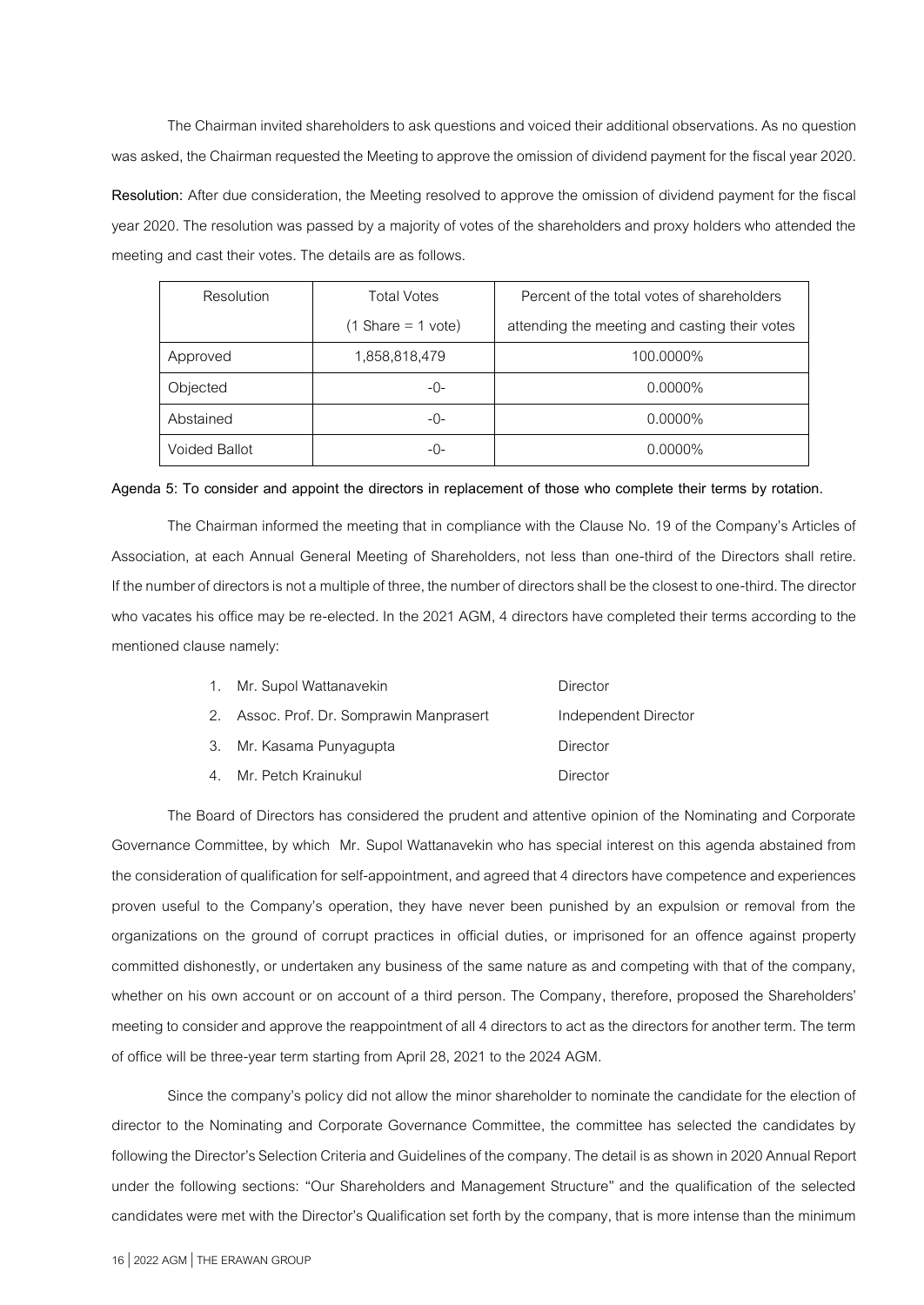

requirements of SEC, as shown in "Information to Appoint Directors" (Enclosure No. 3) and "Qualification of Directors" (Enclosure No. 4) of the Invitation to the 2021 AGM.

The Chairman invited shareholders to ask questions and voiced their additional observations. As no question was asked, the Chairman requested the Meeting to re-elect the four persons as Directors for another term.

**Resolution:** After due consideration, the Meeting resolved to re-elect the four directors retiring by rotation, as directors for another term. The resolution was passed by a majority of votes of the shareholders and proxy holders who attended the meeting and cast their votes. The details are as follows.

| Resolution    | <b>Total Votes</b>                  | Percent of the total votes of shareholders    |
|---------------|-------------------------------------|-----------------------------------------------|
|               | $(1 \text{Share} = 1 \text{ vote})$ | attending the meeting and casting their votes |
| Approved      | 1,782,292,377                       | 95.8831%                                      |
| Objected      | 10,290,600                          | 0.5536%                                       |
| Abstained     | 66,235,502                          | 3.5633%                                       |
| Voided Ballot | -()-                                | $0.0000\%$                                    |

1. To elect Mr. Supol Wattanavekin as a director

Since Mr. Supol Wattanavekin held the Company's shares and had a special interest in this agenda, the Company counted a total of 66,235,502 shares as abstention votes.

| Resolution    | <b>Total Votes</b>                  | Percent of the total votes of shareholders    |
|---------------|-------------------------------------|-----------------------------------------------|
|               | $(1 \text{Share} = 1 \text{ vote})$ | attending the meeting and casting their votes |
| Approved      | 1,858,818,479                       | 100.0000%                                     |
| Objected      | -0-                                 | $0.0000\%$                                    |
| Abstained     | -0-                                 | $0.0000\%$                                    |
| Voided Ballot | -0-                                 | $0.0000\%$                                    |

2. To elect Assoc. Prof. Dr. Somprawin Manprasert as an independent director

#### 3. To elect Mr. Kasama Punyagupta as a director.

| Resolution           | <b>Total Votes</b>                  | Percent of the total votes of shareholders    |
|----------------------|-------------------------------------|-----------------------------------------------|
|                      | $(1 \text{Share} = 1 \text{ vote})$ | attending the meeting and casting their votes |
| Approved             | 1,854,614,280                       | 99.7738%                                      |
| Objected             | 4,104,200                           | 0.2208%                                       |
| Abstained            | 99,999                              | $0.0054\%$                                    |
| <b>Voided Ballot</b> | -0-                                 | $0.0000\%$                                    |

Since Mr. Kasama Punyagupta held the Company's shares and had a special interest in this agenda, the Company counted a total of 99,999 shares as abstention votes.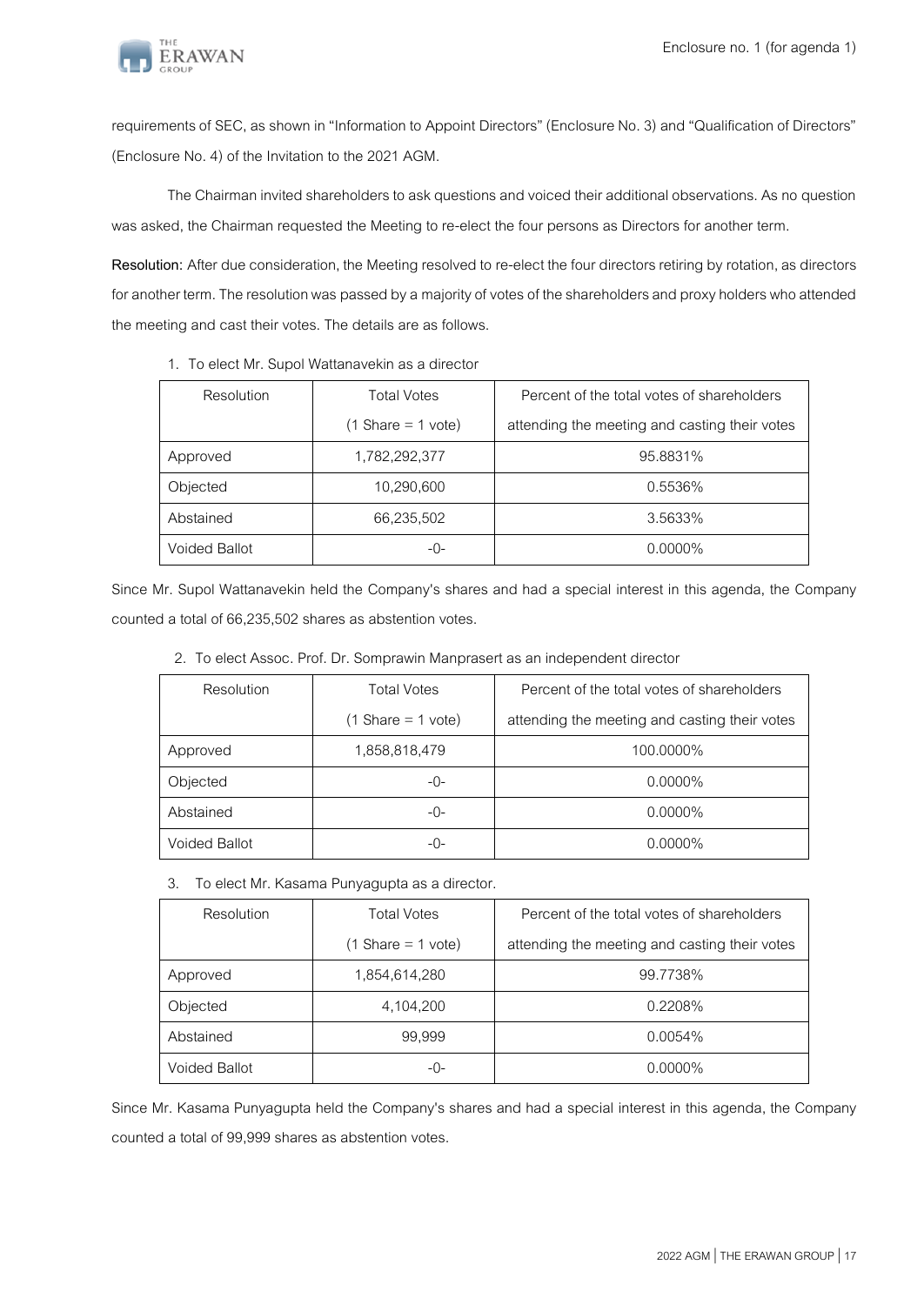| 4. To elect Mr. Petch Krainukul as a director |  |  |
|-----------------------------------------------|--|--|
|                                               |  |  |

| Resolution           | <b>Total Votes</b>                  | Percent of the total votes of shareholders    |
|----------------------|-------------------------------------|-----------------------------------------------|
|                      | $(1 \text{Share} = 1 \text{ vote})$ | attending the meeting and casting their votes |
| Approved             | 1,855,249,397                       | 99.8080%                                      |
| Objected             | 230,000                             | $0.0124\%$                                    |
| Abstained            | 3,339,082                           | 0.1796%                                       |
| <b>Voided Ballot</b> | -0-                                 | $0.0000\%$                                    |

Since Mr. Petch Krainukul held the Company's shares and had a special interest in this agenda, the Company counted a total of 3,339,082 shares as abstention votes.

### **Agenda 6: To consider and approve the directors' remuneration for the year 2021.**

The Chairman asked Mr. Supol Wattanavekin, Chairman of the Nominating and Corporate Governance Committee ( NCG) acting for Chairman, informed the Meeting that the Nominating and Corporate Governance Committee reviewed the remunerations of the Company's directors and members of the sub-committees on the basis of the "Roles and Responsibilities of the Board of Directors and the Committee"as per Enclosure No.5of the Invitation to the 2021 AGM and the significantly impact from the COVID-19 pandemic to the company business. As such, the Nominating and Corporate Governance Committee recommended the Board to endorse the reduction of the 2021 director's remunerations for 40 percent from the 2020 directors' remuneration and without any other benefits. The remuneration is consisting of a retainer fee to be paid on a monthly basis and an attendance fee to be paid on the basis of a number of director's attendance to the meeting which both fees will not be exceeding THB5,470,000. Details are as follows:

| <b>Retainer Fee</b>                                  | 2021               | 2020               |
|------------------------------------------------------|--------------------|--------------------|
| - Chairman                                           | THB 27,000/month   | THB 45,000/month   |
| - 10 Directors each                                  | THB 18,000/month   | THB 30,000/month   |
| The Attendance fee                                   |                    |                    |
| <b>Audit Committee</b><br>1)                         |                    |                    |
| - Chairman                                           | THB 23,400/meeting | THB 39,000/meeting |
| - 2 Members each                                     | THB 18,000/meeting | THB 30,000/meeting |
| 2) The Strategic and Investment Committee            |                    |                    |
| - Chairman                                           | THB 19,500/meeting | THB 32,500/meeting |
| - 6 Members each                                     | THB 15,000/meeting | THB 25,000/meeting |
| - 1 Executive Director                               | $-0-$              | $-()$ -            |
| 3) The Nominating and Corporate Governance Committee |                    |                    |
| - Chairman                                           | THB 15,600/meeting | THB 26,000/meeting |
| - 2 Members each                                     | THB 12,000/meeting | THB 20,000/meeting |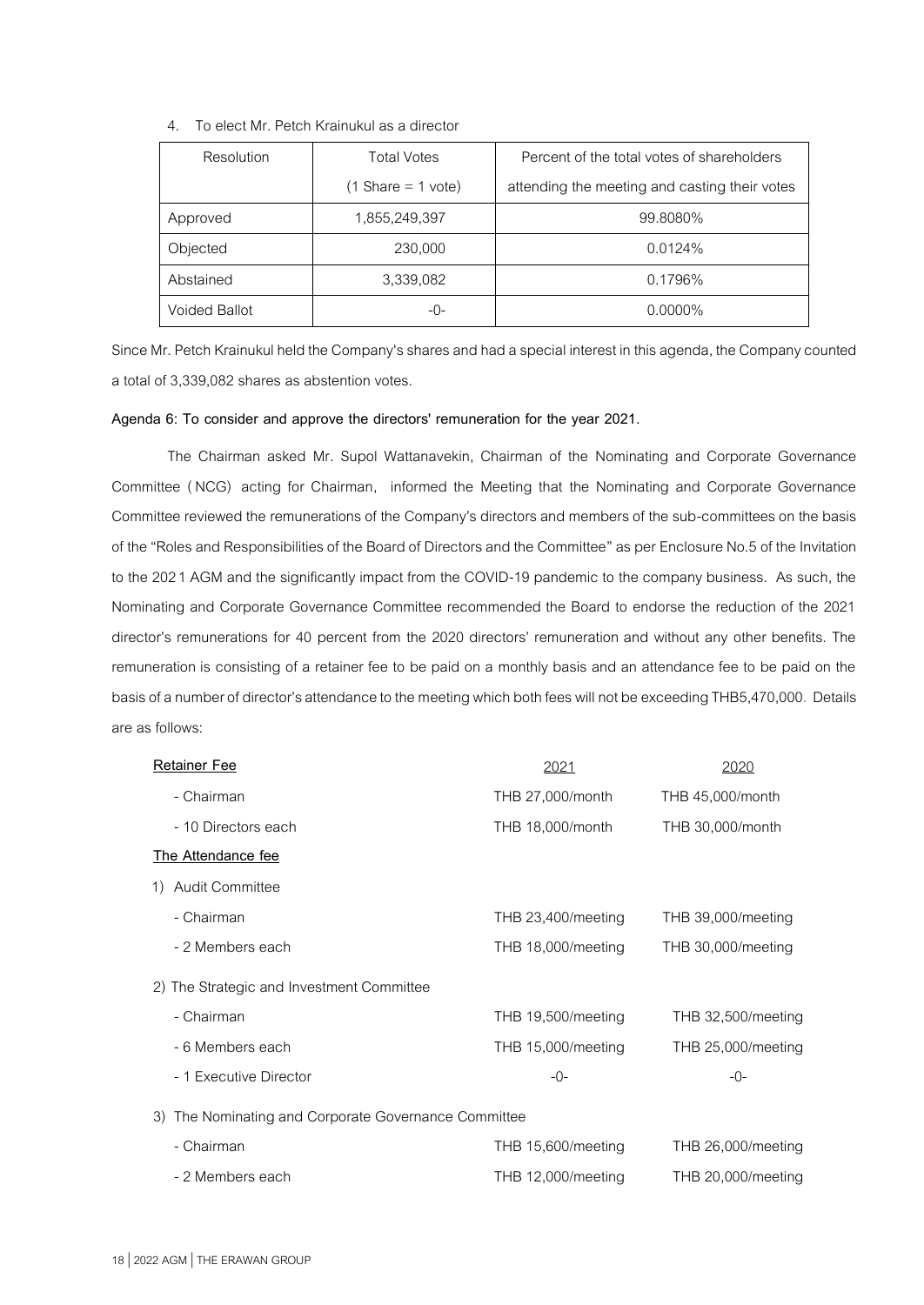

4) The Management Development and Compensation Committee

| - Chairman       | THB 15,600/meeting | THB 26,000/meeting |
|------------------|--------------------|--------------------|
| - 2 Members each | THB 12,000/meeting | THB 20,000/meeting |

The Chairman opened the floor for the Meeting to ask questions and express additional opinions. There was a question sent prior to the meeting and answered by Mr. Supol Wattanavekin, Chairman of the Nominating and Corporate Governance Committee (NCG) as below:

Question & Answer

- Questions 3: This was a question asked in advance. The NCG proposed in this agenda was to seek approval to pay them at a lower rate. Yet why did the amount subject to approval was Baht 5.47 million, which was higher than the amount approved by last year's AGM totaling Baht 4.3 million?
- Chairman of NCG: Due to COVID-19 pandemic, the company organized its AGM in delay i.e., in July 2020. In addition, there were fewer meetings of committees, which was in line with the government's measures asking everyone to refrain from travelling. This year, as the pandemic continued, the NCG proposed and, together with the Board, unanimously resolved to reduce director's fees and remunerations of members of sub-committees by 40% of the existing rates for another year. For Baht 5.47 million currently subject to shareholders' approval, this amount was an estimate based on anticipated meetings to be held plus certain reserves. However, remunerations would be paid on the basis of the stated rates on a monthly basis as well as on the number of meetings attended by relevant directors only. The amount subject to shareholders' approval was enough for actual payment that may incur in the future. The actual amount paid would be reported to shareholders at the future AGM.

The Chairman invited shareholders to ask questions and voiced their additional observations. As no question was asked, the Chairman requested the Meeting to approve the directors' remuneration for 2021 of not more than THB5,470,000.

Resolution: After due consideration, the Meeting resolved to approve the directors' remuneration for 2021 of not more than THB5,470,000.00 and without any other benefits. The resolution was passed by the votes of not less than twothirds of the total number of votes of shareholders and proxy holders who attended the meeting and entitled to vote.as follows:

| Resolution           | <b>Total Votes</b>                  | Percent of the total votes of shareholders |
|----------------------|-------------------------------------|--------------------------------------------|
|                      | $(1 \text{Share} = 1 \text{ vote})$ | attending the meeting and entitled to vote |
| Approved             | 1,782,193,330                       | 95.8777%                                   |
| Objected             | 230,000                             | $0.0124\%$                                 |
| Abstained            | 76,395,149                          | 4.1099%                                    |
| <b>Voided Ballot</b> | -0-                                 | $0.0000\%$                                 |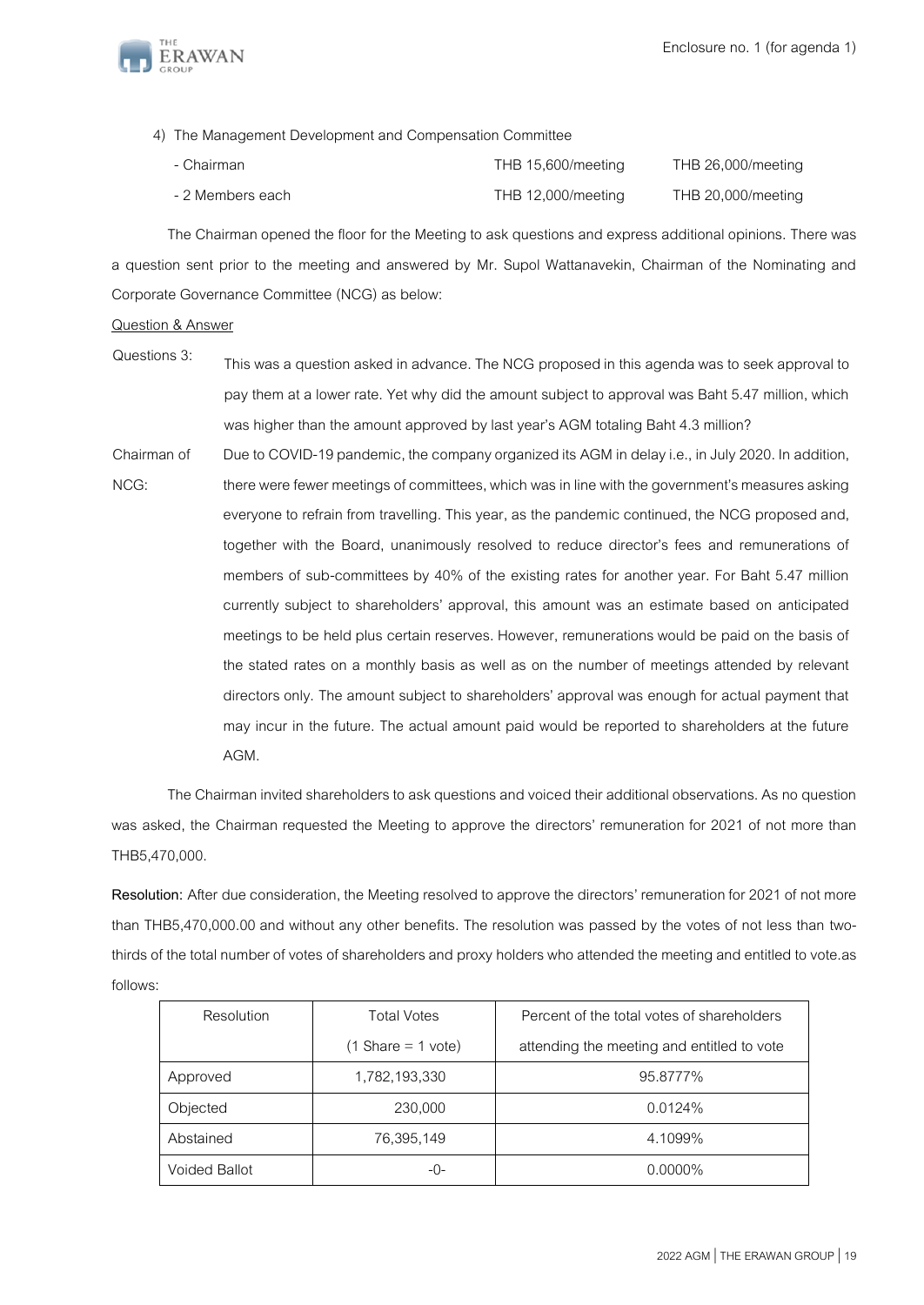Remark: Directors being the Company's shareholders with the total number of 76,395,149 shares have abstained and 278,260 shares have approved this agenda.

### **Agenda 7: To consider and appoint the auditors and approve the audit fee for the year 2021**.

The Chairman requested Dr. Kulpatra Sirodom, Chairman of the Audit Committee (AC) acting for Chairman, informed the Meeting that The Board of Directors and the Audit Committee considered selecting KPMG Phoomchai Audit Limited ("KPMG") as the Company's auditor caused its satisfactory auditing results and internationally wellrecognized reputation. In complying with the Performance Standard, independence, the code of conduct and integrity, the Board of Directors proposed that the Shareholders' meeting appoint the following auditors from KPMG to be the Company auditors for the fiscal year ended 2021 namely:

1. Ms. Chanarat Chanwa, Certified Public Accountant (Thailand) No.9052, who will certify the Company's Financial Statement for the first year and/or

2. Ms. Vilaivan Pholprasert, Certified Public Accountant (Thailand) No.8420 and/or

3. Ms. Vipavan Pattavanvivek, Certified Public Accountant **(**Thailand**)** No. 4795

In the event that the above auditors are unable to perform the duty, KPMG may provide a substitute auditor from KPMG to perform the duty. It is also proposed that the 2021 audit fee of the Company amounted to THB2,597,600 (excluding transportation out of Bangkok and relevant miscellaneous expenses) which is less than the previous year (THB3,247,000) by THB649,400 or at 20%.

KPMG has no non-audit transaction with the Company and the proposed auditors have no relation and/or no conflict of interest to the Company, its subsidiaries, management, major shareholders or any persons in related to the aforementioned parties. Therefore, all proposed auditors are independent to audit and express their opinions for the Financial Statement of the Company.

KPMG has also been considered as the auditor of the Company's subsidiaries for the year 2021 with the audit fee amounted to THB2,474,000 in Thailand and not over than THB2,320,000 in overseas. The proposal is appropriately recommended by the Audit Committee and has been endorsed by the Board of Directors.

The Chairman invited shareholders to ask questions and voiced their additional observations. As no question was asked, the Chairman requested the Meeting to approve the appointment of the auditors and the auditing fee.

**Resolution:** After due consideration, the Meeting resolved to appoint the auditors whose names were above from KPMG Phoomchai Audit Limited as the Company's auditor and to approve audit fee at THB2,597,6 00 (excluding transportation out of Bangkok and relevant miscellaneous expenses) for the accounting year ending December 31, 2021. The resolution was passed by a majority of votes of the shareholders and proxy holders who attended the meeting and cast their votes. The details are as follows.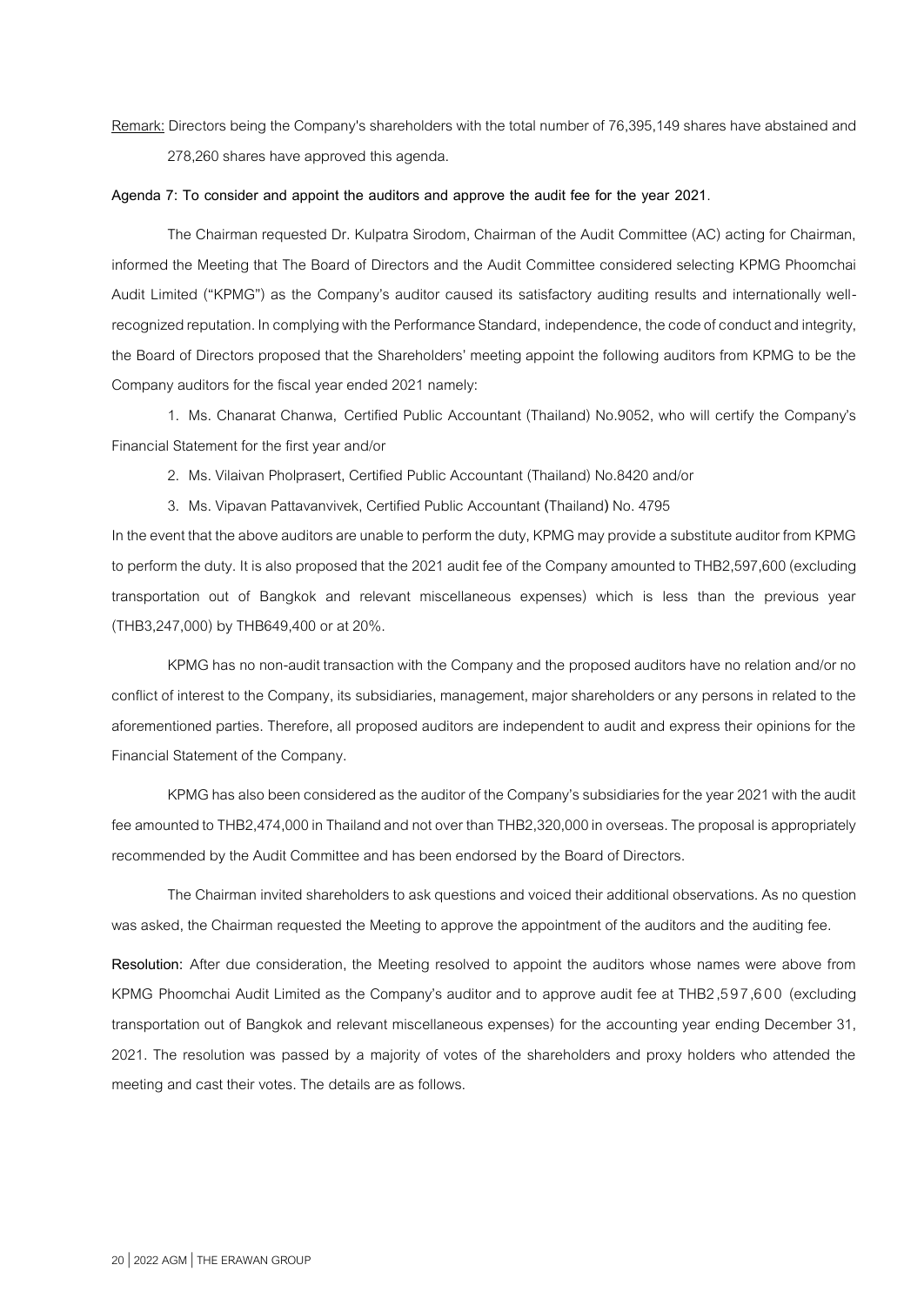

| Resolution           | <b>Total Votes</b>                  | Percent of the total votes of shareholders    |
|----------------------|-------------------------------------|-----------------------------------------------|
|                      | $(1 \text{Share} = 1 \text{ vote})$ | attending the meeting and casting their votes |
| Approved             | 1,858,818,479                       | 100.0000%                                     |
| Objected             | -0-                                 | $0.0000\%$                                    |
| Abstained            | -0-                                 | $0.0000\%$                                    |
| <b>Voided Ballot</b> | -0-                                 | $0.0000\%$                                    |

The Chairman requested Ms. Woramon Inkatanuvat, CFO, to brief the meeting concerning the capital increase, which was a related agenda and therefore required similar resolutions within the same direction from shareholders. In other words, if the meeting resolved not to approve in any of these agendas, the company would not present the remaining agendas, for it would no longer be necessary to seek shareholders' approval in those agendas. In addition, it was necessary to annul all resolutions already adopted in previous agendas. The CFO briefed the meeting of the purpose behind the capital increase.

## **Purpose for the Capital Increase**

The proceeds from the capital increase would strengthen the company's financial position. It would enable the company to achieve an appropriate capital structure for business expansion and allow the Company to expand its business investments at an appropriate financial ratio. The company may use the capital to support investment opportunities in the hotel business, which would generate a healthy growth based on its long-term strategy aimed to invest in budget hotels locally and across Asia Pacific. This will increase the contribution of revenue and profit from the domestic customer and reduce reliance on foreign customer which willhelp the Company to have more stable stream of revenue and profit as well as to reduce the Company's overall risks. In addition, the capital increase will help the Company to have financial flexibility as well as utilize such proceeds as working capital in the existing projects of the Company and for debt repayment.

#### **The Capital-increase shares will be consisted as follows:**

- 1. newly issued ordinary shares to the existing shareholders of the Company in proportion to their respective shareholdings (Rights Offering)
- 2. newly issued ordinary shares for the exercise of the right to purchase newly issued ordinary shares under the ERW-W3 Warrants. To accommodate warrants (ERW-W3) issued to existing shareholders based on their shareholding ratios.

Chairman requested the Meeting to approve each agenda in the respective order as follows.

# **Agenda 8: To consider and approve the reduction of the registered capital of the Company by cancelling the authorized but unissued shares.**

The Chairman informed the Meeting that according to the Company's intention to increase the registered capital of the Company to (1) offer newly issued ordinary shares to the existing shareholders of the Company in proportion to their respective shareholdings (Rights Offering) and (2) reserve for the exercise of the right to purchase newly issued ordinary shares under the Company's warrants to purchase newly issued ordinary shares No.3 (ERW-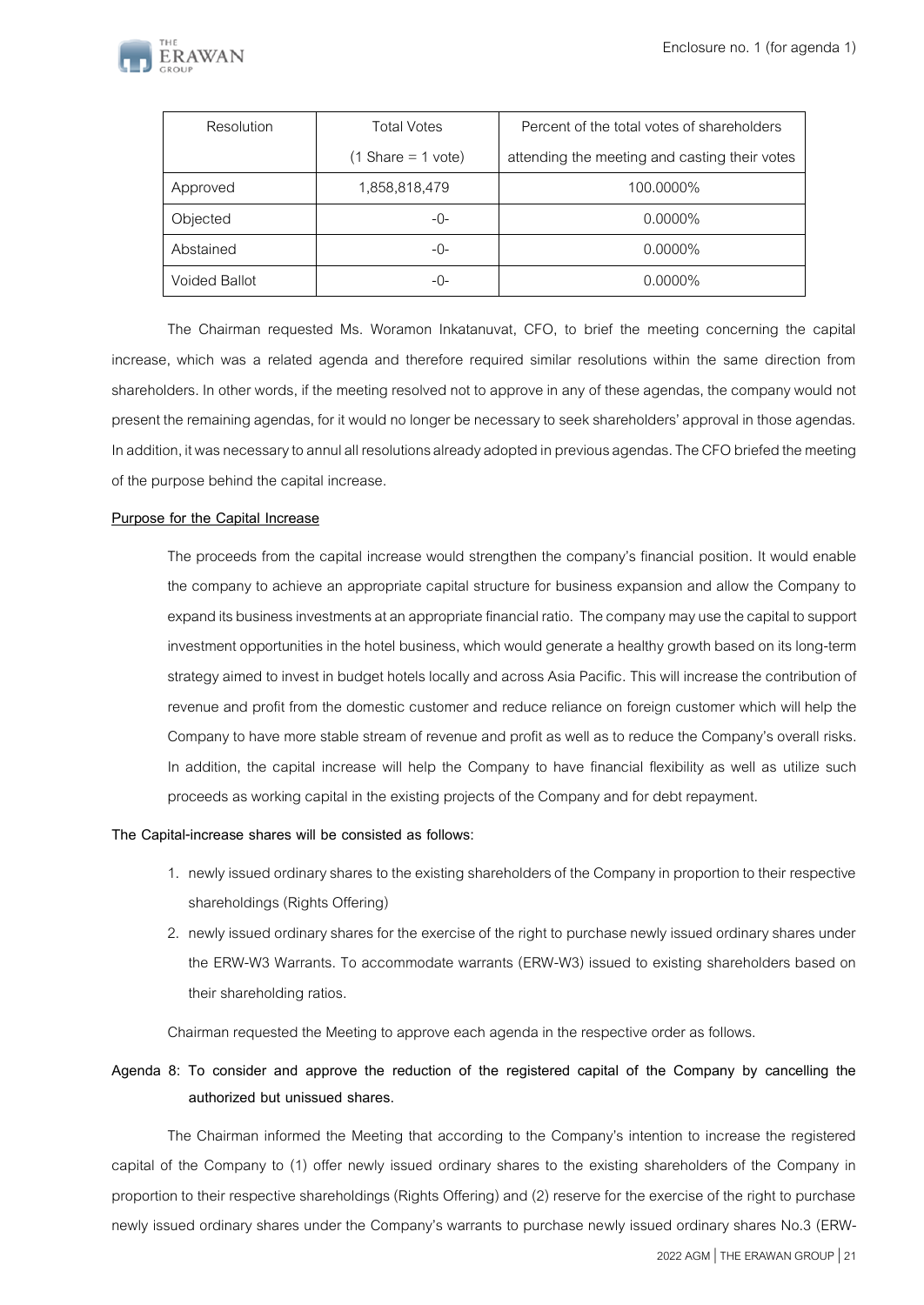W3), which will be issued to existing shareholders of the Company in proportion to their respective shareholdings as detailed in Agenda 10 - 13. However, pursuant to Section 136 of the Public Limited Companies Act B.E. 2535 (as amended) (the "**PLCA**"), provides that a public limited company may increase its capital by issuing new shares provided that all of its shares have been issued and paid-up, unless the remaining shares are reserved to accommodate the exercise of convertible debentures or warrants.

The Chairman invited shareholders to ask questions and voiced their additional observations. As no question was asked, the Chairman requested the Meeting to approve the reduction of the registered capital of the Company by cancelling the authorized but unissued shares in the amount of THB 271,131,681 from the existing registered capital of THB 2,788,664,866 to THB 2,517,533,185 by cancelling 271,131,681 authorized but unissued shares at a par value of THB 1.00 per share which was issued to accommodate the issuance and offering of newly issued ordinary shares to employees of the Company and subsidiaries (ESOP#4) and the issuance and offering of newly issued ordinary shares of the Company under the General Mandate.

**Resolution:** After due consideration, the Meeting resolved to approve the reduction of the registered capital of the Company by cancelling the authorized but unissued shares in the amount of THB271,131,681 from the existing registered capital of THB2,788,664,866 to THB2,517,533,185 by cancelling 271,131,681 authorized but unissued shares at a par value of THB 1.00 per share. The resolution was passed by the votes of not less than three-fourths of the total number of votes of shareholders and proxy holders who attended the meeting and entitled to vote. The details are as follows.

| Resolution           | <b>Total Votes</b>                  | Percent of the total votes of shareholders |
|----------------------|-------------------------------------|--------------------------------------------|
|                      | $(1 \text{Share} = 1 \text{ vote})$ | attending the meeting and entitled to vote |
| Approved             | 1,858,819,579                       | 100.0000%                                  |
| Objected             | -0-                                 | $0.0000\%$                                 |
| Abstained            | $-()$ -                             | $0.0000\%$                                 |
| <b>Voided Ballot</b> | -0-                                 | $0.0000\%$                                 |

# **Agenda 9: To consider and approve the amendment to Clause 4. of the Memorandum of Association of the Company to be in line with the reduction of the registered capital**

The Chairman informed the meeting that the Board of Directors deemed it appropriate to propose that the shareholders' meeting to consider and approve the amendment to Clause 4. of the Memorandum of Association of the Company to be in line with the reduction of the registered capital as follows:

| "No. 4 The registered capital 2,517,533,185 Baht |           | (Two billion five hundred seventeen million and five                                 |
|--------------------------------------------------|-----------|--------------------------------------------------------------------------------------|
|                                                  |           | hundred and thirty-three thousand and one hundred                                    |
|                                                  |           | eighty-five baht)                                                                    |
|                                                  |           | divided to 2,517,533,185 shares (Two billion five hundred seventeen million and five |
|                                                  |           | hundred and thirty-three thousand and one hundred                                    |
|                                                  |           | eighty-five shares)                                                                  |
| Par Value                                        | 1.00 Baht | (One Baht)                                                                           |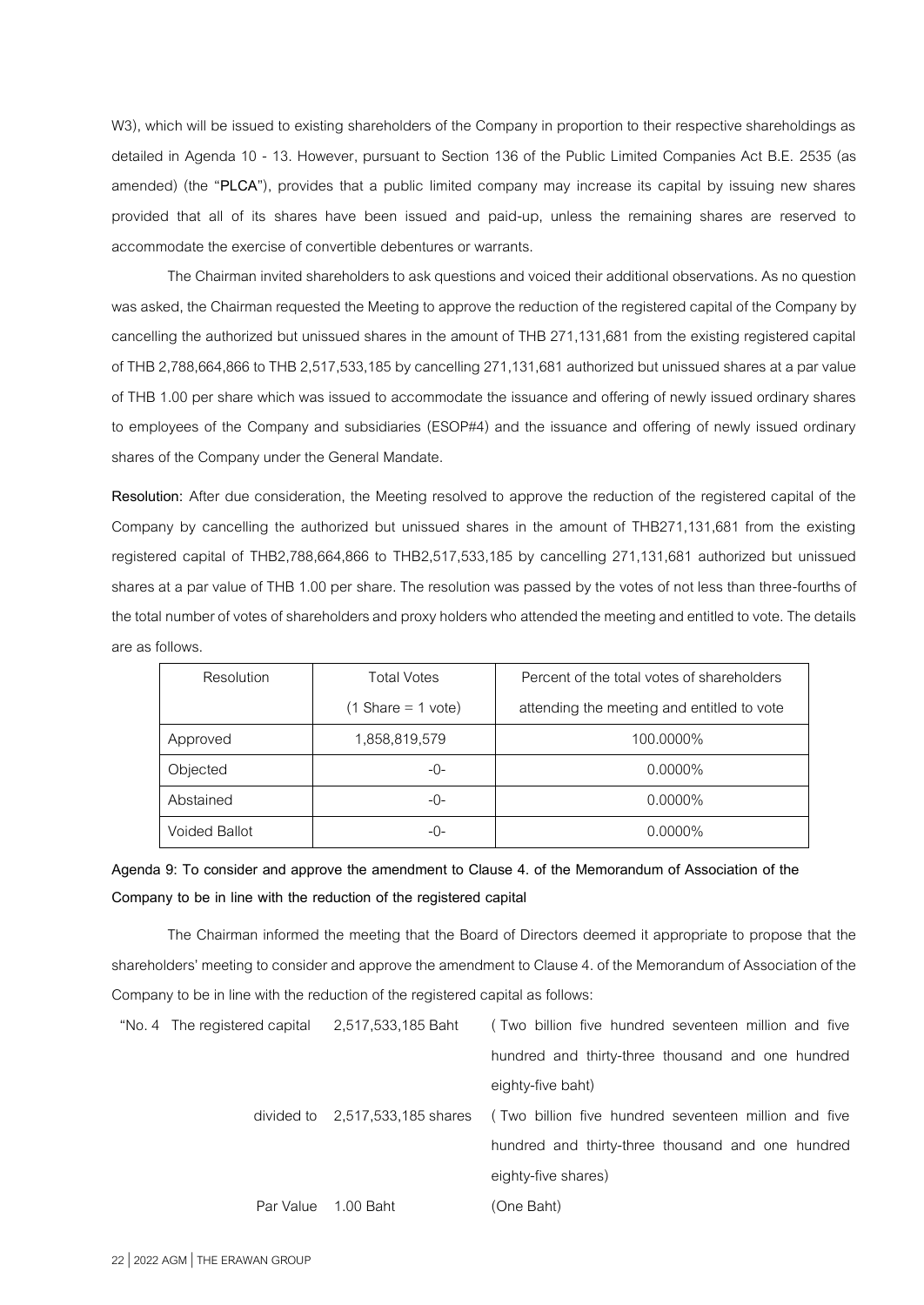

Divided to

|                 |                      | Common Stock 2,517,533,185 shares (Two billion five hundred seventeen million and five |
|-----------------|----------------------|----------------------------------------------------------------------------------------|
|                 |                      | hundred and thirty-three thousand and one hundred                                      |
|                 |                      | eighty-five shares)                                                                    |
| Preferred Stock | <b>Service State</b> | $(-)^{n}$                                                                              |

The Chairman invited shareholders to ask questions and voiced their additional observations. As no question was asked, the Chairman requested the Meeting to approve the amendment to Clause 4. of the Memorandum of Association of the Company to be in line with the reduction of the registered capital.

**Resolution:** After due consideration, the Meeting resolved to approve the amendment to Clause 4. of the Memorandum of Association of the Company to be in line with the reduction of the registered capital. The resolution was passed by the votes of not less than three-fourths of the total number of votes of shareholders and proxy holders who attended the meeting and entitled to vote. The details are as follows.

| Resolution           | <b>Total Votes</b>                  | Percent of the total votes of shareholders |
|----------------------|-------------------------------------|--------------------------------------------|
|                      | $(1 \text{Share} = 1 \text{ vote})$ | attending the meeting and entitled to vote |
| Approved             | 1,858,819,579                       | 100.0000%                                  |
| Objected             | -0-                                 | $0.0000\%$                                 |
| Abstained            | $-()$ -                             | $0.0000\%$                                 |
| <b>Voided Ballot</b> | -0-                                 | $0.0000\%$                                 |

**Agenda 10: To consider and approve the increase of the registered capital of the Company to offer to the existing shareholders of the Company in proportion to their respective shareholdings and to reserve for the exercise of the right to purchase newly issued ordinary shares under the Company's warrants to purchase newly issued ordinary shares No.3 (ERW-W3)**

The Chairman informed the Meeting that since the Company intends to increase its registered capital in order to strengthen its financial position, which will help the Company in having an appropriate capital structure for business expansion and allow the Company to expand its business investments at an appropriate financial ratio. Moreover, the Company may use such proceeds to support investment opportunities in the hotel business for future business expansion and assets improvement to maintain business competitiveness, thereby, creating a good growth opportunity according to the long-term strategic plans of the Company. The Company will focus on the investment in budget hotels segment, both in Thailand and across the Asia Pacific region. This will increase the contribution of revenue and profit from the domestic customer and reduce reliance on foreign customer which willhelp the Company to have more stable stream of revenue and profit as well as to reduce the Company's overall risks. In addition, the capital increase will help the Company to have financial flexibility as well as utilize such proceeds as working capital in the existing projects of the Company and for debt repayment.

The Board of Director deemed it appropriate to propose that the shareholders' meeting to consider and approve the increase of the registered capital of the Company by THB 2,373,674,145 from the existing registered capital of THB 2,517,533,185 to THB 4,891,207,330 by issuing up to 2,373,674,145 newly issued ordinary shares at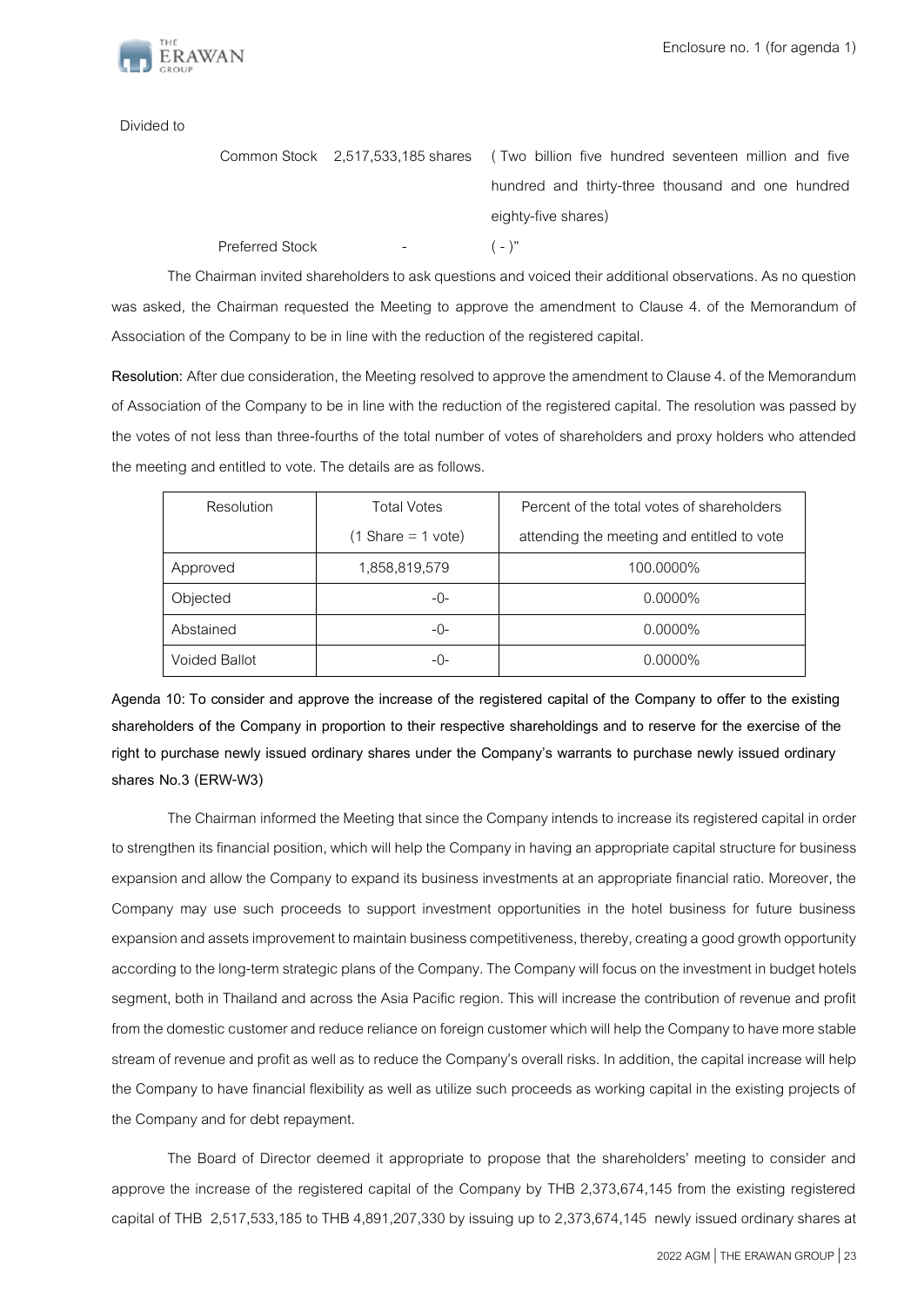a par value of THB 1.00 per share in order to (1) offer to the existing shareholders of the Company in proportion to their respective shareholdings (Rights Offering) and (2) reserve for the exercise of the right to purchase newly issued ordinary shares under the Company's warrants to purchase newly issued ordinary shares No.3 (ERW-W3), which will be issued to existing shareholders of the Company in proportion to their respective shareholdings. Details on the increase of the registered capital of the Company are as shown in the Capital Increase Report Form (F 53-4) as per Enclosure No. 6 of the Invitation to the 2021 AGM.

The Chairman invited shareholders to ask questions and voiced their additional observations. As no question was asked, the Chairman requested the Meeting to approve the increase of the registered capital of the Company by THB 2,373,674,145 from the existing registered capital of THB 2,517,533,185 to THB 4,891,207,330 by issuing up to 2,373,674,145 newly issued ordinary shares at a par value of THB 1.00 per share as the Board of Directors' proposal.

**Resolution:** After due consideration, the Meeting resolved to approve the increase of the registered capital of the Company by THB 2,373,674,145 from the existing registered capital of THB 2,517,533,185 to THB 4,891,207,330 by issuing up to 2,373,674,145 newly issued ordinary shares at a par value of THB 1.00 per share. The resolution was passed by the votes of not less than three-fourths of the total number of votes of shareholders and proxy holders who attended the meeting and entitled to vote. The details are as follows.

| Resolution    | <b>Total Votes</b>                  | Percent of the total votes of shareholders |
|---------------|-------------------------------------|--------------------------------------------|
|               | $(1 \text{Share} = 1 \text{ vote})$ | attending the meeting and entitled to vote |
| Approved      | 1,854,945,379                       | 99.7916%                                   |
| Objected      | 3,874,200                           | 0.2084%                                    |
| Abstained     | $-()$ -                             | $0.0000\%$                                 |
| Voided Ballot | -0-                                 | $0.0000\%$                                 |

**Agenda 11: To consider and approve the amendment to Clause 4. of the Memorandum of Association of the Company to be in line with the increase of the registered capital**

The Chairman informed the meeting that the Board of Directors deemed it appropriate to propose that the shareholders' meeting to consider and approve the amendment to Clause 4. of the Memorandum of Association of the Company to be in line with the increase of the registered capital as follows:

|            | "No. 4. The registered capital | 4,891,207,330 Baht   | (Four billion eight hundred and ninety-one million and two |
|------------|--------------------------------|----------------------|------------------------------------------------------------|
|            |                                |                      | hundred and seven thousand and three hundred and           |
|            |                                |                      | thirty baht)                                               |
|            | Divided to                     | 4.891.207.330 shares | (Four billion eight hundred and ninety-one million and two |
|            |                                |                      | hundred and seven thousand and three hundred and           |
|            |                                |                      | thirty shares)                                             |
|            | Par value                      | 1.00 Baht            | (One bath)                                                 |
| Divided to |                                |                      |                                                            |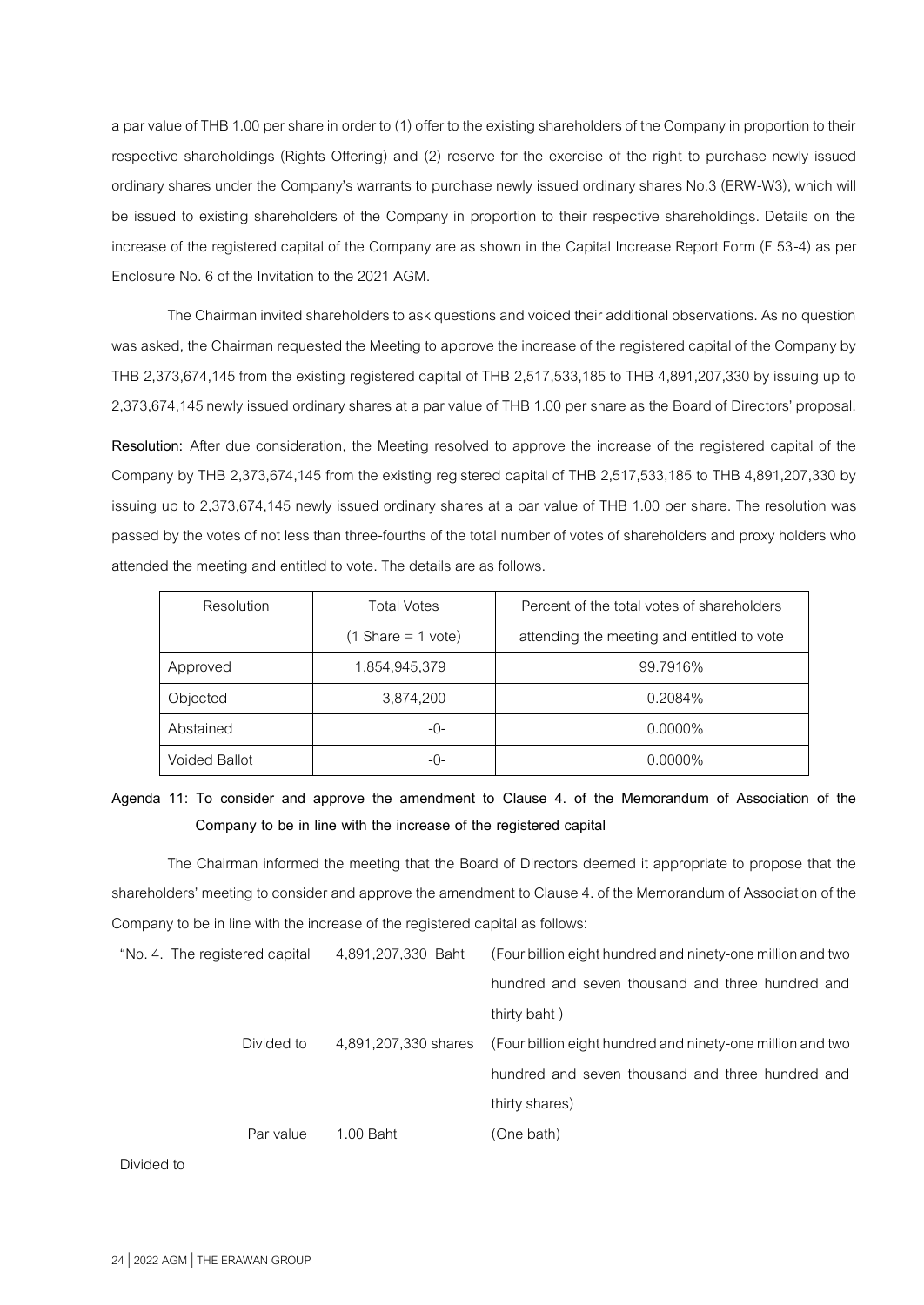

| Common stock    | 4,891,207,330 shares (Four billion eight hundred and ninety-one million and two |  |
|-----------------|---------------------------------------------------------------------------------|--|
|                 | hundred and seven thousand and three hundred and                                |  |
|                 | thirty shares)                                                                  |  |
| Preferred stock | $(-)^{n}$                                                                       |  |

The Chairman invited shareholders to ask questions and voiced their additional observations. As no question was asked, the Chairman requested the Meeting to approve the amendment to Clause 4 of the Memorandum of Association of the Company to be in line with the increase of the registered capital.

**Resolution:** After due consideration, the Meeting resolved to approve the amendment to Clause 4 of the Memorandum of Association of the Company to be in line with the increase of the registered capital. The resolution was passed by the votes of not less than three-fourths of the total number of votes of shareholders and proxy holders who attended the meeting and entitled to vote. The details are as follows.

| Resolution           | <b>Total Votes</b>                  | Percent of the total votes of shareholders |
|----------------------|-------------------------------------|--------------------------------------------|
|                      | $(1 \text{Share} = 1 \text{ vote})$ | attending the meeting and entitled to vote |
| Approved             | 1,854,945,379                       | 99.7916%                                   |
| Objected             | 3,874,200                           | 0.2084%                                    |
| Abstained            | -0-                                 | $0.0000\%$                                 |
| <b>Voided Ballot</b> | -0-                                 | $0.0000\%$                                 |

# **Agenda 12: To consider and approve the issuance of the warrants to purchase newly issued ordinary shares of the Company No. 3 (ERW-W3) for allocation to existing shareholders of the Company in proportion to their respective shareholdings.**

The Chairman informed the Meeting that the Company intends to issue the warrants to purchase newly issued ordinary shares of the Company No. 3 (ERW-W3) at no cost, (zero Baht) in the amount of up to 359,647,597 units for allocation to existing shareholders of the Company in proportion to their respective shareholdings at the ratio of 7 existing ordinary shares to 1 unit of warrant (any fractions resulting from the calculation based on the allocation ratio set forth shall be rounded down), with a term of up to 3 years from the issuance date, having an exercise ratio of 1 unit of warrant per 1 newly issued ordinary share at an exercise price of THB 3.00 (the "**ERW-W3 Warrants**"). Details on the ERW-W3 Warrants are as shown in "Key Features of the Warrants to Purchase Newly Issued Ordinary Shares of The Erawan Group Public Company Limited No. 3 (ERW-W3)" as per Enclosure no.7 of the invitation to the of 2021 AGM.The record date for determining the rights of shareholders to receive the ERW-W3 Warrants will be May 12, 2021.

The Chairman invited shareholders to ask questions and voiced their additional observations. As no question was asked, the Chairman requested the Meeting to approve the issuance of the Company's warrants to purchase newly issued ordinary shares No.3 (ERW-W3) at no cost (zero Baht) in the amount of up to 359,647,597 units for the allocation to existing shareholders of the Company in proportion to their respective shareholdings at the ratio of 7 existing ordinary shares to 1 unit of warrant.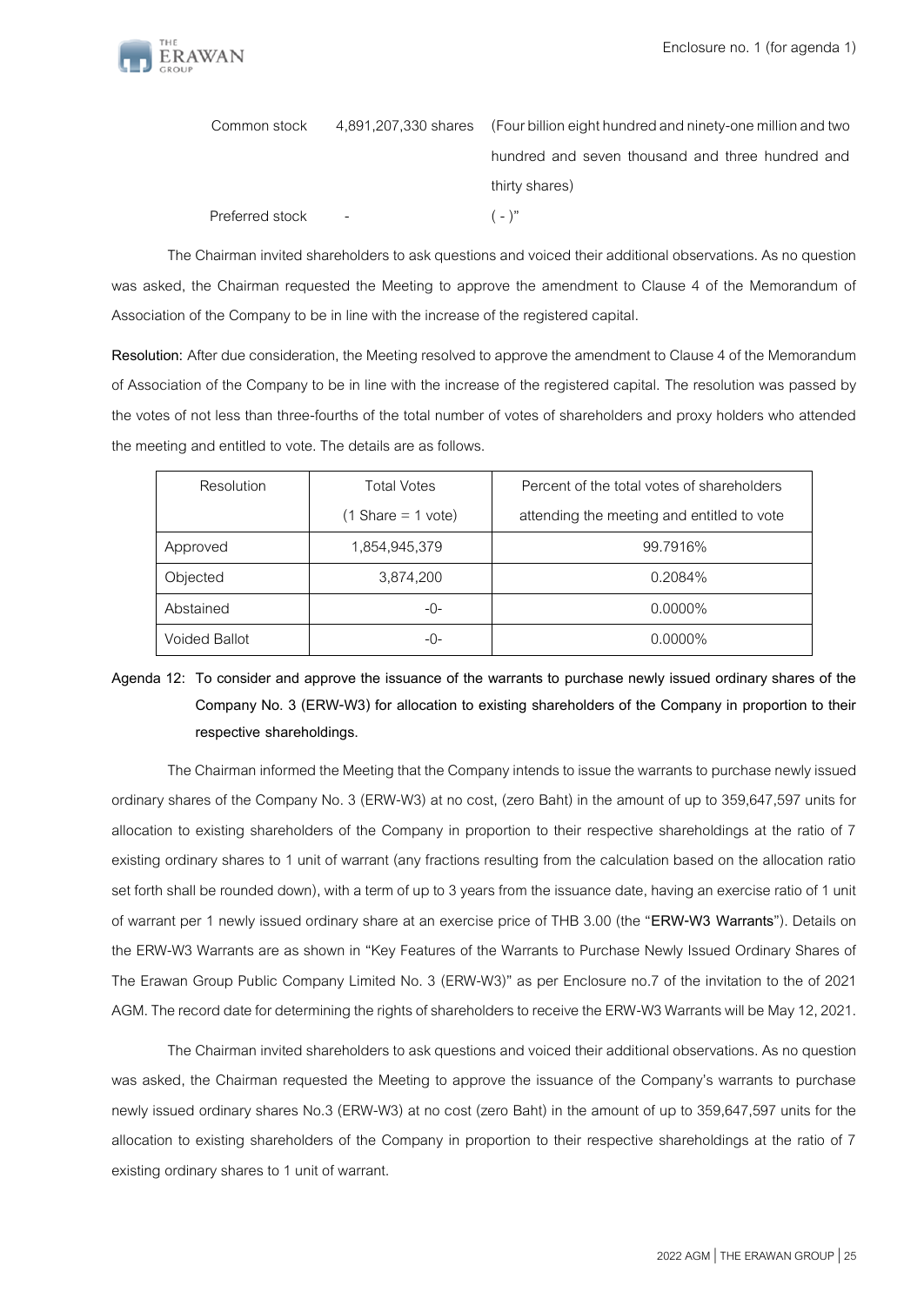**Resolution:** After due consideration, the Meeting resolved to approve the issuance of the warrants to purchase newly issued ordinary shares of the Company No. 3 (ERW-W3) in the amount of up to 359,647,597 units for allocation to existing shareholders of the Company in proportion to their respective shareholdings as proposed in all respects. The resolution was passed by the majority votes of the total number of votes of shareholders and proxy holders who attended the meeting and cast their votes. The details are as follows.

| Resolution           | <b>Total Votes</b>                  | Percent of the total votes of shareholders    |
|----------------------|-------------------------------------|-----------------------------------------------|
|                      | $(1 \text{Share} = 1 \text{ vote})$ | attending the meeting and casting their votes |
| Approved             | 1,854,945,379                       | 99.7916%                                      |
| Objected             | 3,874,200                           | 0.2084%                                       |
| Abstained            | -0-                                 | $0.0000\%$                                    |
| <b>Voided Ballot</b> | -0-                                 | $0.0000\%$                                    |

**Agenda 13: To consider and approve the allocation of newly issued ordinary shares of the Company to offer to the existing shareholders of the Company in proportion to their respective shareholdings and to reserve for the exercise of the right to purchase newly issued ordinary shares under the Company's warrants to purchase newly issued ordinary shares No.3 (ERW-W3)**

The Chairman informed the meeting that the Board of Directors deemed it appropriate to propose that the shareholders' meeting to consider and approve the allocation of up to 2,373,674,145 newly issued ordinary shares at a par value of THB 1 per share. Details are as follows.

- 1. To allocate up to 2,014,026,548 newly issued ordinary shares for an offering to the existing shareholders of the Company in proportion to their respective shareholdings at the ratio of 1.25 existing ordinary shares to 1 newly issued ordinary share at the offering price of THB 1.00 per share.
- 2. To allocate up to 359,647,597 newly issued ordinary shares for the exercise of the right to purchase newly issued ordinary shares under the ERW-W3 Warrants, which will be issued to existing shareholders of the Company at no cost, (zero THB).

The Meeting was proposed to designate the Board of Directors or the authorized directors or any person designated by the Board of Directors or by the authorized directors shall be authorized to undertake any actions with regard to the allocations of such newly issued ordinary shares including, but not limited to:

(1) determining or modifying the terms and other details in relation to the Rights Offering and the allocation of newly issued ordinary shares issued for the exercise of the right to purchase newly issued ordinary shares under the ERW-W3 Warrants including: (i) not offering or allocating the newly issued ordinary shares in Rights Offering if such offering or allocation will or may result in the Company being subject to any obligations under the law of other jurisdictions, (ii) the subscription period and payment method of the Rights Offering, and (iii) any other terms and details relating to the foregoing matters;

(2) entering into negotiation, agreement and execution of the relevant documents and agreements as well as taking any action in connection with the allocations of such newly issued ordinary shares.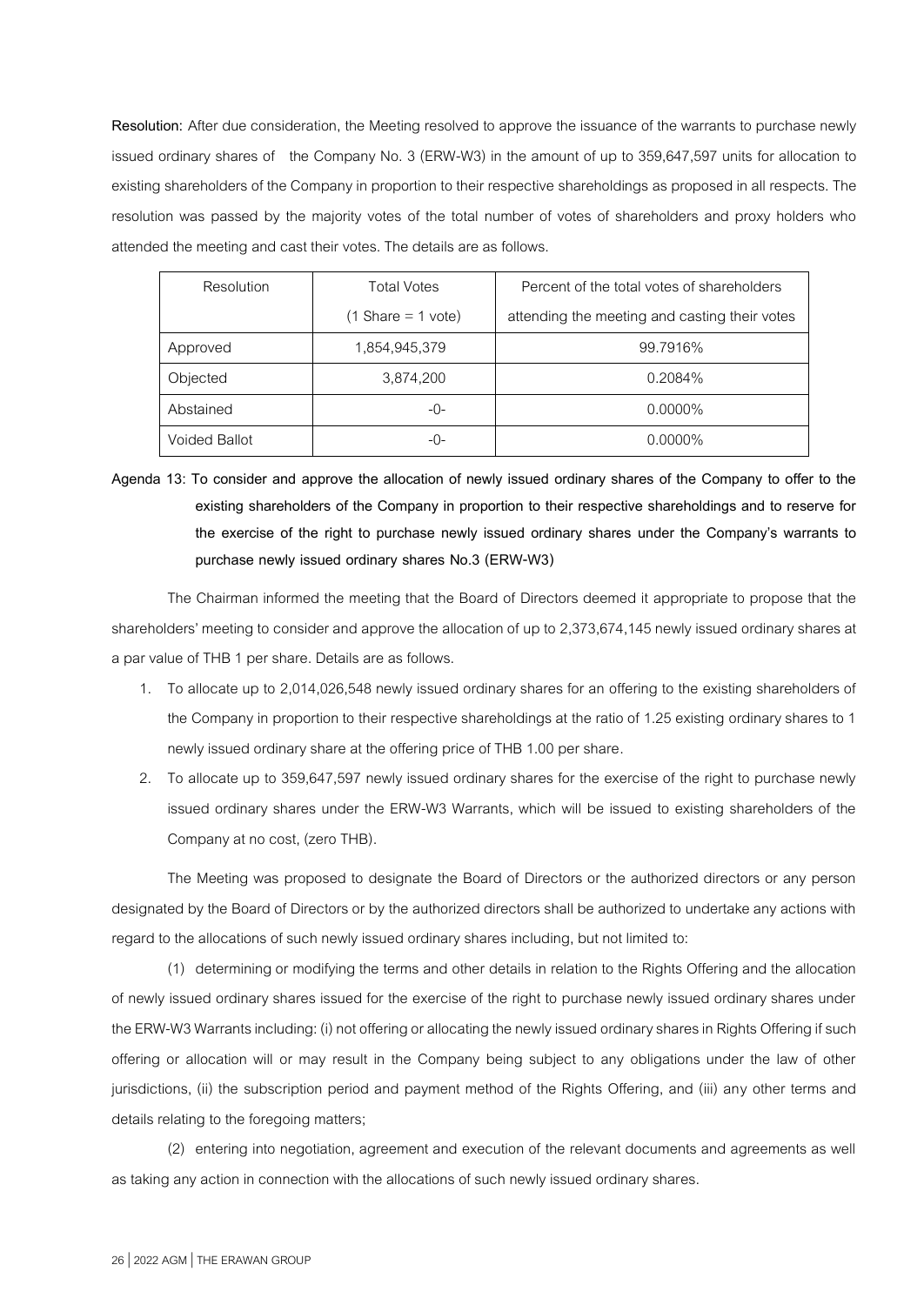

(3) execution of application for permission and waiver, any necessary evidence in connection with the allocations of such newly issued ordinary shares, including the arrangement and submission of application for such permission and waiver, documents and evidence to relevant authorities or agencies, listing such newly issued ordinary shares on the Stock Exchange of Thailand and being empowered to take any other action which is necessary for the allocations of such newly issued ordinary shares; and

(4) appointing and designating other appropriate persons to be the substitute attorney in fact to perform the above.

Details on the allocation of the newly issued ordinary shares are as shown in "The Capital Increase Report Form (F53-4)" as per Enclosure 6 of the invitation to the 2021 AGM.

The Chairman invited shareholders to ask questions and voiced their additional observations. As no question was asked, the Chairman requested the Meeting to approve the allocation of up to 2,373,674,145 newly issued ordinary shares of the Company at a par value of THB 1.00 per share whereby the allocation condition including the authorization of the person to perform any act in relation to the allocation of such newly issued ordinary shares shall be compliance with proposal.

**Resolution:** After due consideration, the Meeting resolved to approve the allocation of up to 2,373,674,145 newly issued ordinary shares of the Company at a par value of THB 1.00 per share whereby the allocation condition including the authorization of the person to perform any act in relation to the allocation shall be compliance with the proposal in all respects. The resolution was passed by the majority votes of the total number of votes of shareholders and proxy holders who attended the meeting and cast their votes. The details are as follows.

| Resolution    | <b>Total Votes</b>                  | Percent of the total votes of shareholders    |
|---------------|-------------------------------------|-----------------------------------------------|
|               | $(1 \text{Share} = 1 \text{ vote})$ | attending the meeting and casting their votes |
| Approved      | 1,854,945,379                       | 99.7916%                                      |
| Objected      | 3,874,200                           | 0.2084%                                       |
| Abstained     | $-()$ -                             | $0.0000\%$                                    |
| Voided Ballot | -0-                                 | $0.0000\%$                                    |

## **Agenda 14: Others (If any)**

The Chairman informed the Meeting that this agenda was reserved for shareholders to ask questions and/or for directors to express opinions in other matters in which executives would clarify shareholders' questions (if any). Therefore, no issue would be proposed for the Meeting to consider and approve in this agenda and no resolution would be adopted.

The Chairman opened the floor for the Meeting to raise questions and express opinions. Shareholders raised their questions to which the Board of Directors and the Management consisting of Chairman and President explained in detail as follows: